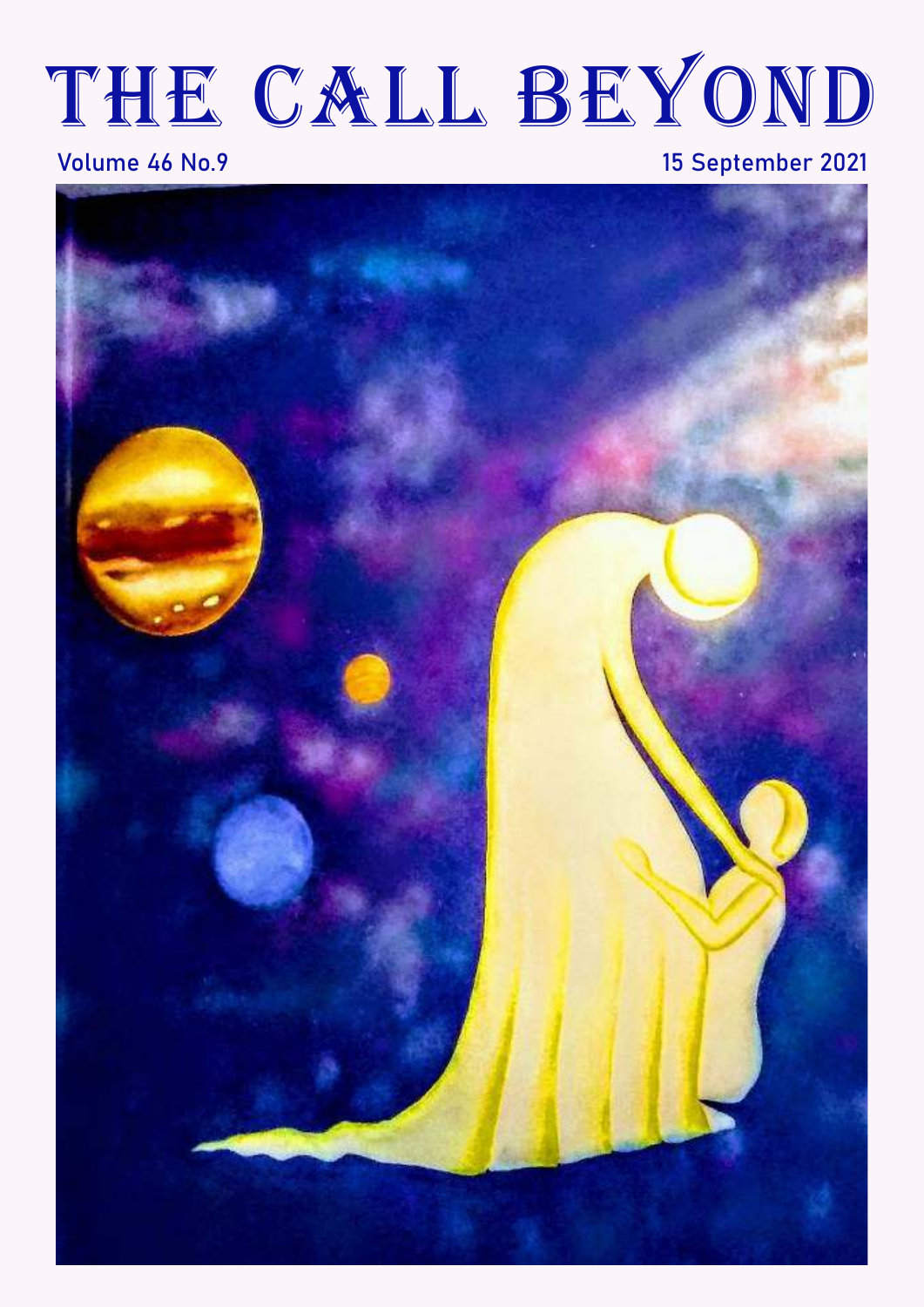

# **Highlights How Were Nations Created? … … Page 4 Step by Step … … Page 18 The Fly You Will Never Forget … … Page 21 Was It Right? … … Page 27**



An Online Publication of SRI AUROBINDO ASHRAM - DELHI BRANCH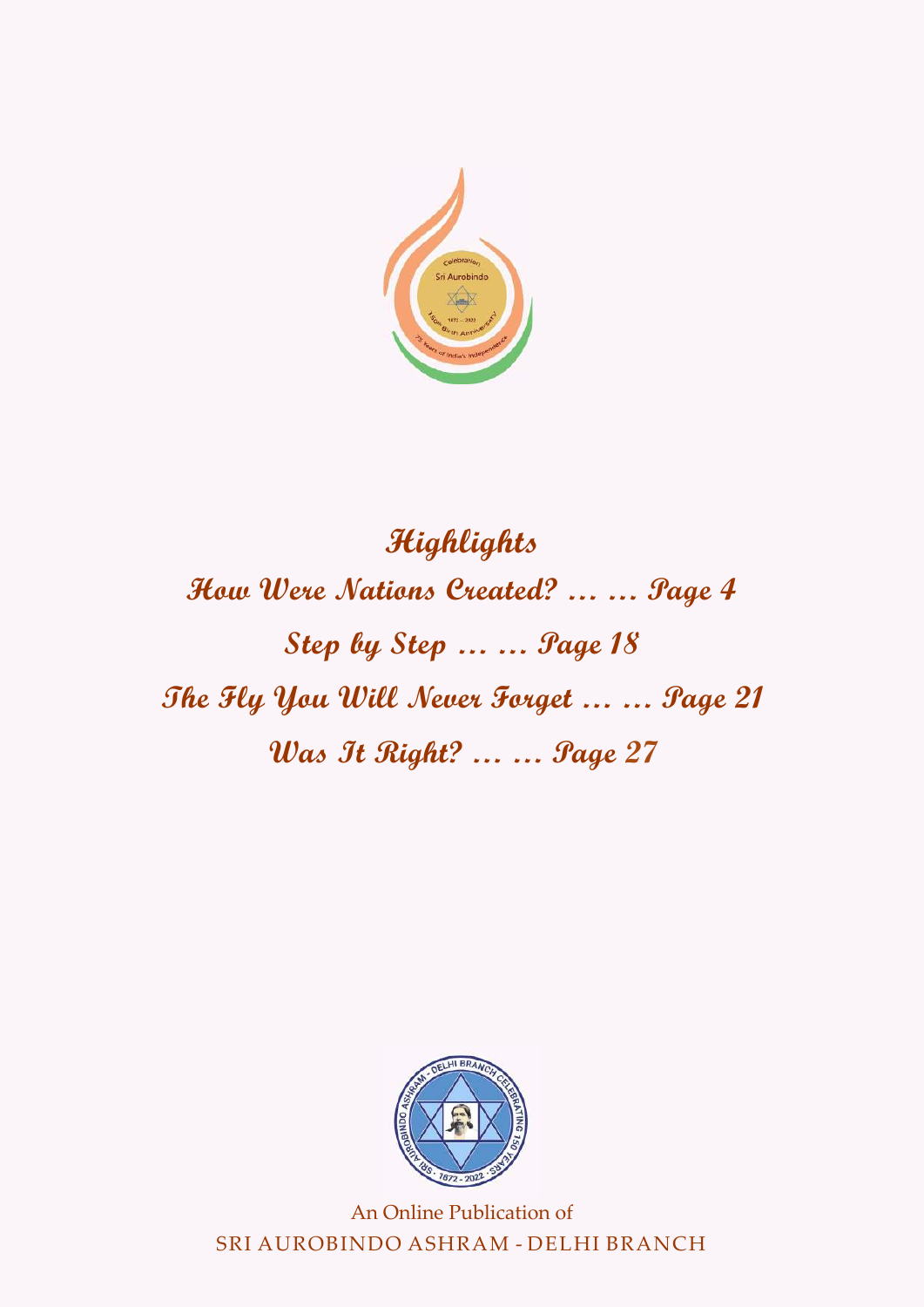# Contents

| editorial                                                      |  |  |  |  |  |  |               |  |
|----------------------------------------------------------------|--|--|--|--|--|--|---------------|--|
| How Were Nations Created?.                                     |  |  |  |  |  |  |               |  |
| Surrender Not                                                  |  |  |  |  |  |  |               |  |
| readers write                                                  |  |  |  |  |  |  |               |  |
| We Love to Hear from You                                       |  |  |  |  |  |  |               |  |
| springboard                                                    |  |  |  |  |  |  |               |  |
| Where $\mathcal I$ Was Accepted As $\mathcal I$ Was $\ldots$ . |  |  |  |  |  |  | $\ldots$ 12   |  |
| article                                                        |  |  |  |  |  |  |               |  |
| There are No Others<br>.                                       |  |  |  |  |  |  | .14           |  |
| words of the mother                                            |  |  |  |  |  |  |               |  |
| a Spirit of Surrender.                                         |  |  |  |  |  |  | .17           |  |
| words of the master                                            |  |  |  |  |  |  |               |  |
| Step by Step. $\ldots$                                         |  |  |  |  |  |  | .18           |  |
| twenty-five years ago                                          |  |  |  |  |  |  |               |  |
| Reminiscences.                                                 |  |  |  |  |  |  | 19            |  |
| kidzkorner                                                     |  |  |  |  |  |  |               |  |
| The Fly You Will Never Forget.                                 |  |  |  |  |  |  |               |  |
| <b>Ridspeak</b>                                                |  |  |  |  |  |  |               |  |
| The Mother Knows Best.                                         |  |  |  |  |  |  | $\cdot$ 26    |  |
| may i help you                                                 |  |  |  |  |  |  |               |  |
| Was It Right?                                                  |  |  |  |  |  |  | $\cdot$ 27    |  |
| appreciation                                                   |  |  |  |  |  |  |               |  |
| Feedback and Encouraging Words. 29                             |  |  |  |  |  |  |               |  |
| notice board                                                   |  |  |  |  |  |  |               |  |
| Contact us                                                     |  |  |  |  |  |  | $\cdots$ $31$ |  |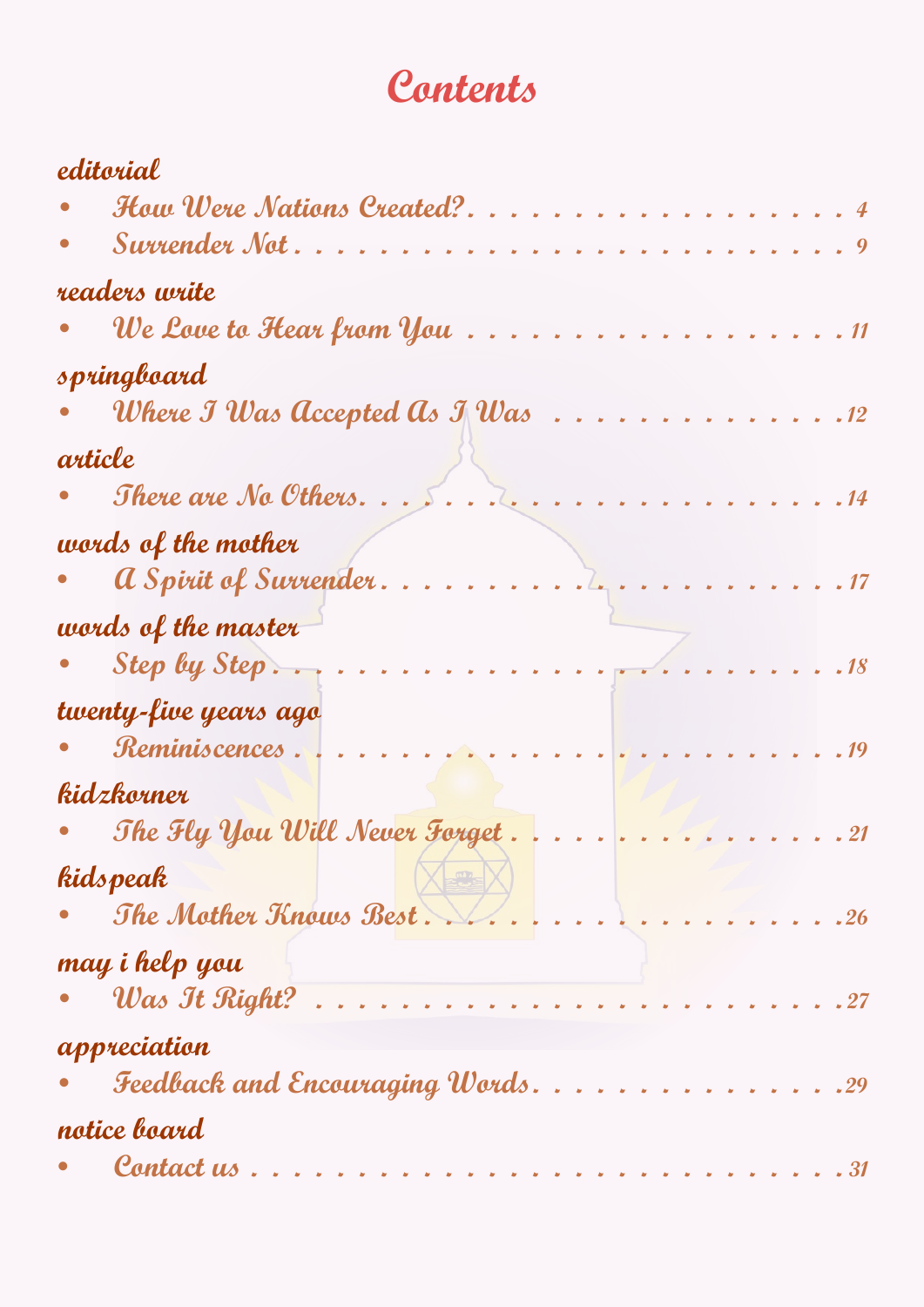

### **How Were Nations Created?**

*Owing to the defects of our mentality uniformity has to a certain extent to be admitted and sought after; still the real aim of Nature is a true unity supporting a rich diversity. Sri Aurobindo, ('The Ideal of Human Unity', Chapter 17)*

Everything that has been created, from atom to Adam, displays two conflicting tendencies. One is that of asserting its individuality, and the other that of forming aggregates and associations. As a product of these tendencies evolved small units such as clans and tribes, each relatively homogeneous in its way of life, each having a chieftain and a small administrative set up. These units satisfied the need to form an aggregate, and also served the economic, social, administrative and political needs of the group. But human beings being what they are, there were conflicts between neighbouring tribal units. Each unit thought that it was superior to its neighbour. And, the chieftains had the ambition of annexing the neighbouring units so that they could head larger units. The result was that powerful units conquered their weaker neighbours, leading to larger aggregates. An inevitable result of the fusion also was that as the size of an aggregate grew, it became less homogeneous. Greater the heterogeneity, greater was the tension within the unit created by the separative tendencies of man. Finally, a balance was struck between centripetal and centrifugal forces, but it always remained an uneasy and fragile balance. It is in this light that Sri Aurobindo has looked at the formation of nation states.

#### **The three stages in the formation of a nation**

Looking at the history of the world, Sri Aurobindo has said that the crystallization of a unit that we today call a nation has typically gone through three stages. *The first stage* was that of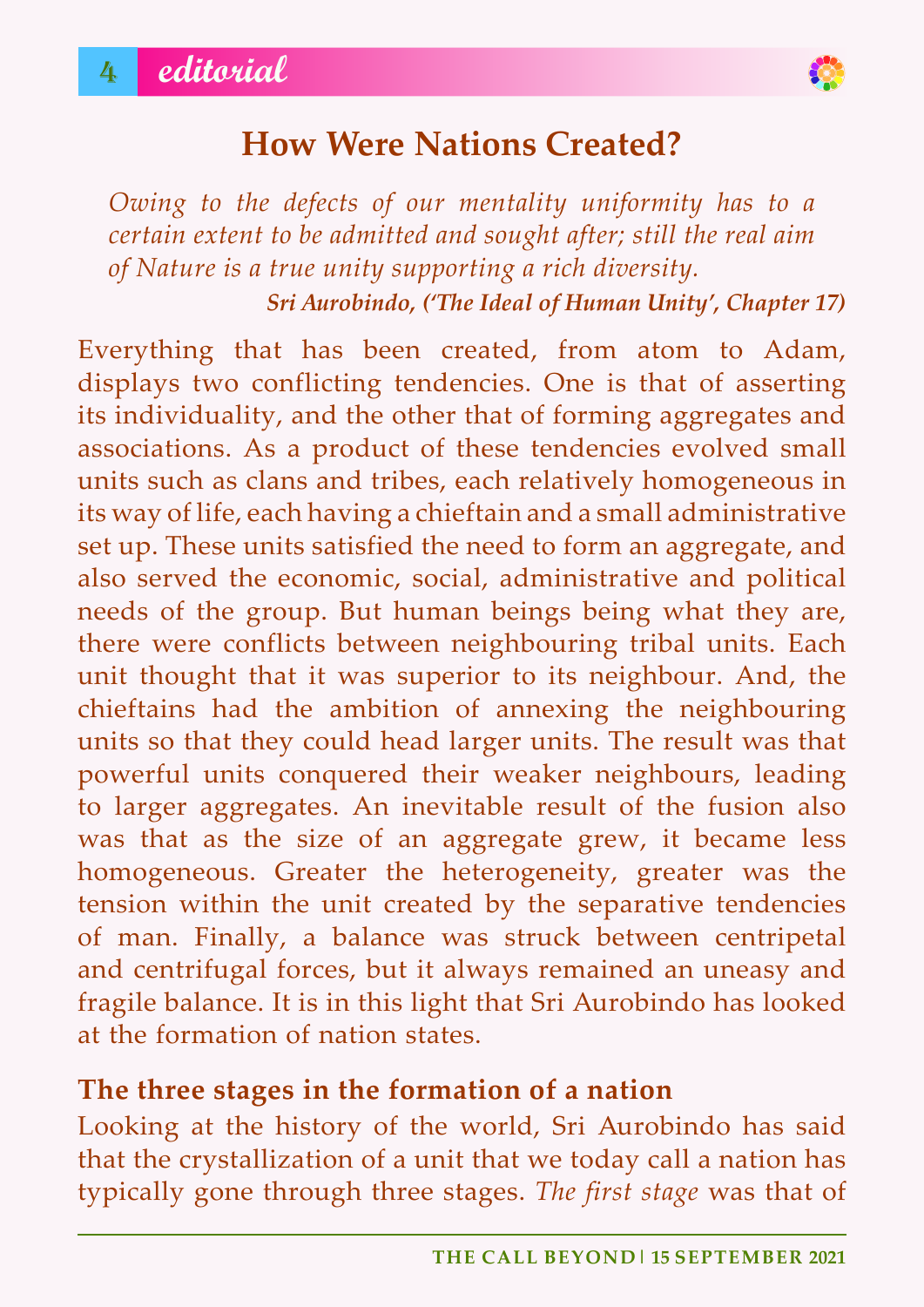

formation of small tribal units, which coexisted on the basis of an uneasy truce. But at an opportune moment, a powerful chieftain succeeded in creating a much larger aggregate. This was the *second stage*. The size of the larger aggregate was determined by the balance between heterogeneity and viability, and was often limited by geographical circumstances. One of the important features of the second stage was that the aggregate had a powerful centre, which could dominate the aggregate without any serious and immediate threat from the constituent units. The head of the aggregate was called the king. The king generally did two things to consolidate the aggregate. On one hand, he tried to achieve a certain degree of uniformity by imposing the culture of the dominant unit on the other constituent units. Thus, by taking away certain liberties, the diversities were denied and ironed out. On the other hand, he tried to develop a national consciousness and a national conscience. The king kept repeating that the entire aggregate that he headed was one nation, and kept emphasizing the similarities that united them as a nation. He tried to create among the people the consciousness of belonging to one nation to such an extent that nationhood came to acquire a moral connotation. The right thing for a person to do was to consider himself a citizen of the nation first, and only after that a member of the tribe to which he originally belonged. Once the process of consolidation of the nation had reached a certain maturity, the king started restoring some of the liberties that had been taken away. Restoration of liberties was the *third stage*. The new slogan was that we are one nation in spite of the diversity. Encouraging diversity within the framework of national unity added richness to the process of unification. It was as if the white light created by force in the second stage was allowed to pass through a prism in the third stage so that the colours of the rainbow could emerge once more. In the third stage, one of the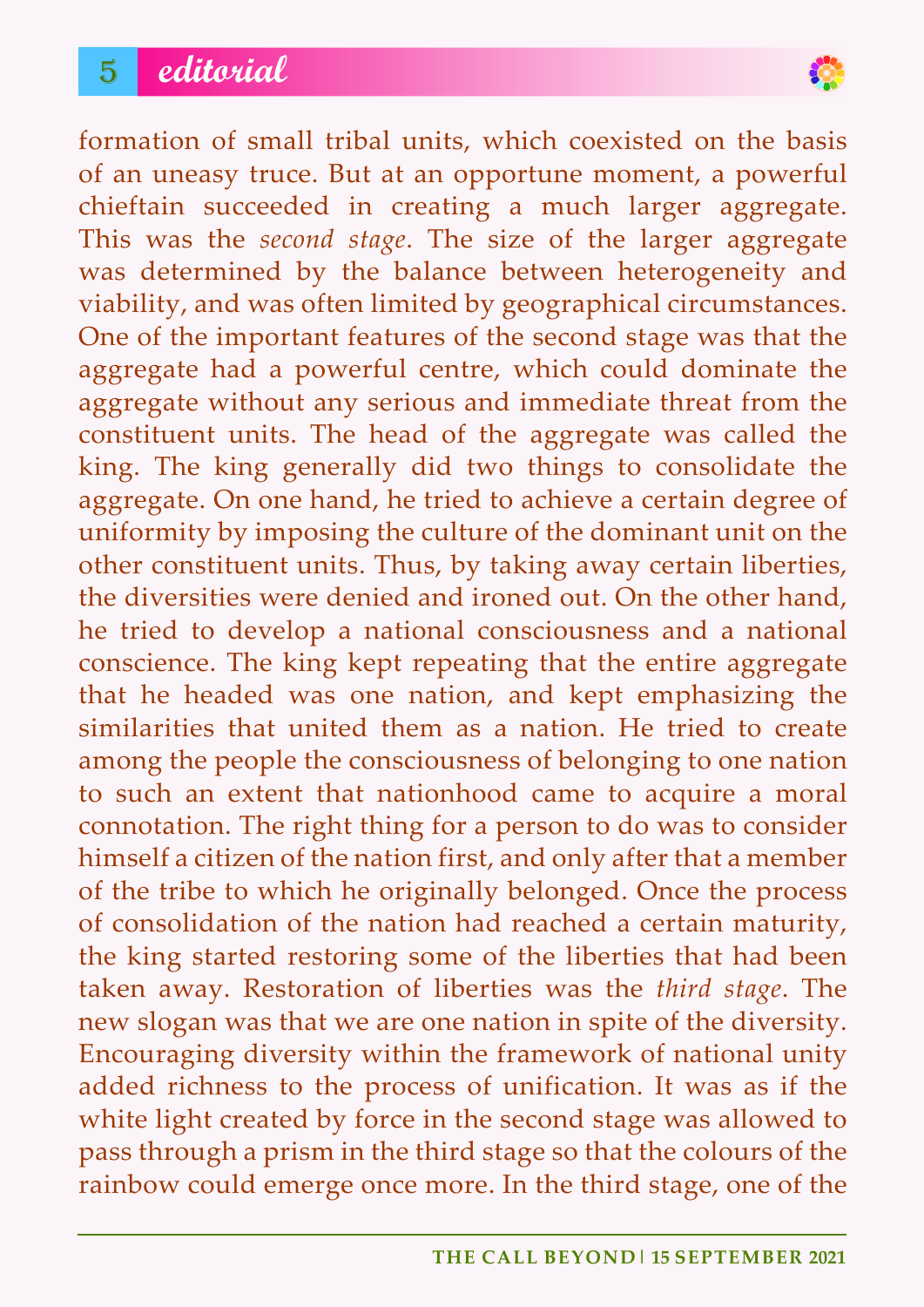

fallouts of restoration of liberties was the collapse of monarchy and the emergence of democratic set-ups.

In short, we may say that stage one was that of 'tribe vs. tribe' – we are a better tribe than our neighbours. The second stage was that of 'tribe vs. nation' – forget the tribe, we are a nation. The third stage was that of 'nation and tribes' – we are a nation first, and a collection of tribes later.

#### **From nations to empires**

The greed of the rulers to rule larger units did not stop with the creation of nations. That is what led to the creation of still larger units called empires. But all the empires that were created eventually fell. They fell because they were created through the brute force of military conquest. Attempts were made to impose uniformity, as was done while creating nations. But an empire was too large a unit for achieving uniformity with any degree of success. In the absence of even a modicum of psychological unity, the constituent nations never forgot that they were once independent units, and wanted their independence back. It was primarily the absence of psychological unity that led to the fall of every empire.

#### **Towards human unity**

While the nation state has become a sacrosanct idea, and for the sake of defending the borders of a nation wars have acquired a moral justification, the fact remains that a nation is an arbitrary unit. A nation is a pragmatic compromise between the divisive and unifying tendencies of man, which has been glorified by an identity, sanctified by a commitment, and elevated to the level of an unquestionable ideal. However, a nation is still a man-made entity; God did not draw the boundary lines between nations. That is why, idealists have repeatedly harboured dreams of a world government.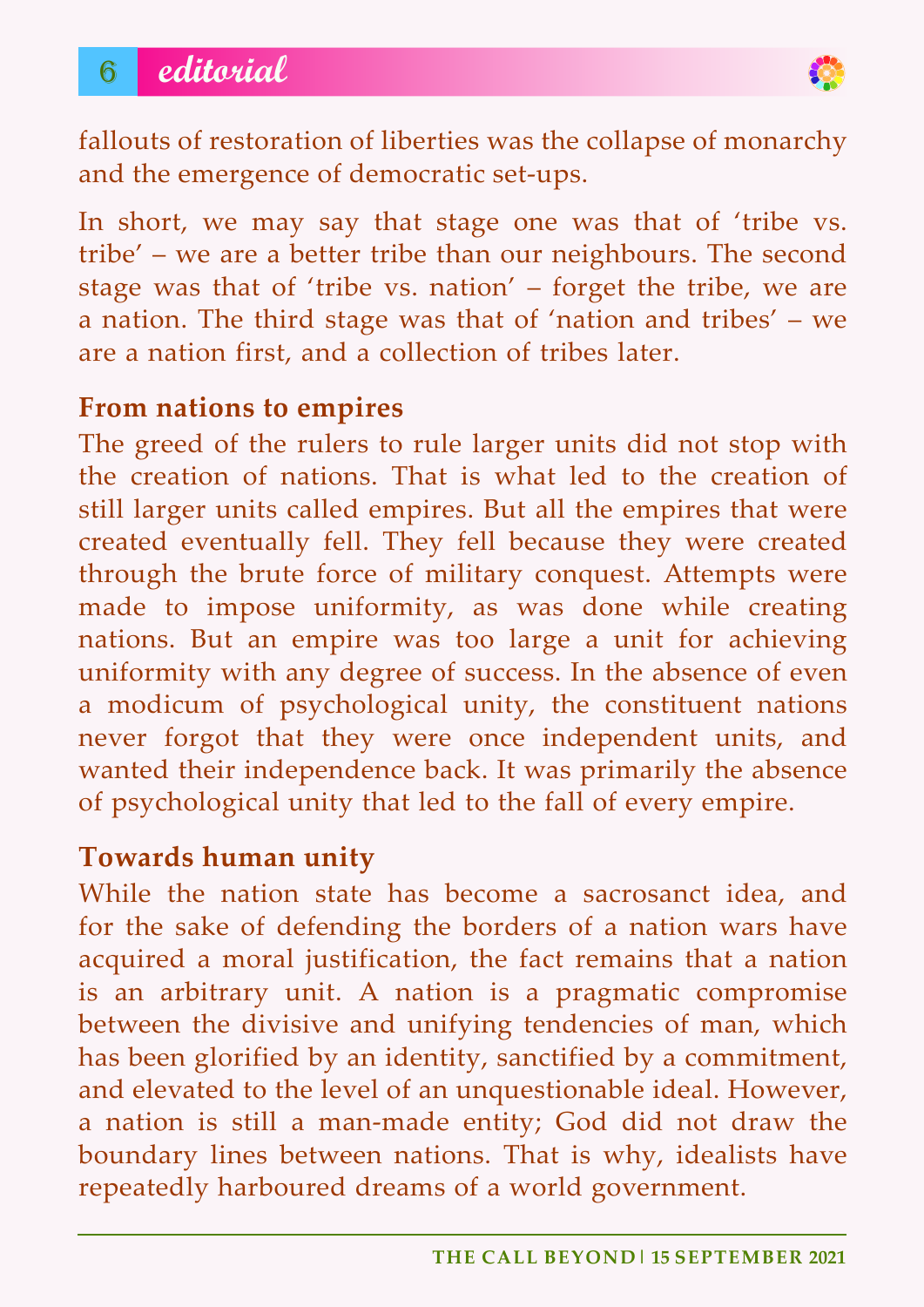

Sri Aurobindo also dreamt of a world government but his way of looking at it was unique. To him, a world government could become a settled reality only after human unity had been achieved at a psychological level. He has pointed out that the French probably had an intuitive sense of this necessity when they coined the triple ideal of equality, liberty and fraternity during the French Revolution. While the triplet is superficially enticing, Sri Aurobindo saw in it an internal contradiction as well as an anachronism. The contradiction is between equality and liberty. At the present level of human consciousness, achieving even a semblance of equality is impossible unless liberty is taken away, as happens under communist regimes. And, granting some liberties makes it impossible to achieve equality, as happens in democracies. Coming to fraternity, it is an ideal that ends up getting only lip service at the current level of human consciousness. Thus, fraternity is an anachronistic ideal which was far ahead of its times during the French Revolution. But, in fact, fraternity is the key to both equality and liberty. Fraternity means universal brotherhood and sisterhood. Sincere practice of fraternity would automatically ensure equality because nobody would be comfortable being well-fed while his brothers and sisters are starving. Similarly, sincere practice of fraternity would ensure also liberty because nobody would be comfortable being free while his brothers and sisters are in chains. What sincere practice of fraternity needs is a rise in the level of consciousness. It needs a rise from the present ego-driven consciousness to a love-driven consciousness. Ego-driven consciousness creates separative tendencies; love-driven consciousness is a unifying force. So, it ultimately boils down to an upward shift in the consciousness of the human race, so that in the typical human being the separative tendency is completely overwhelmed by the unifying force. That is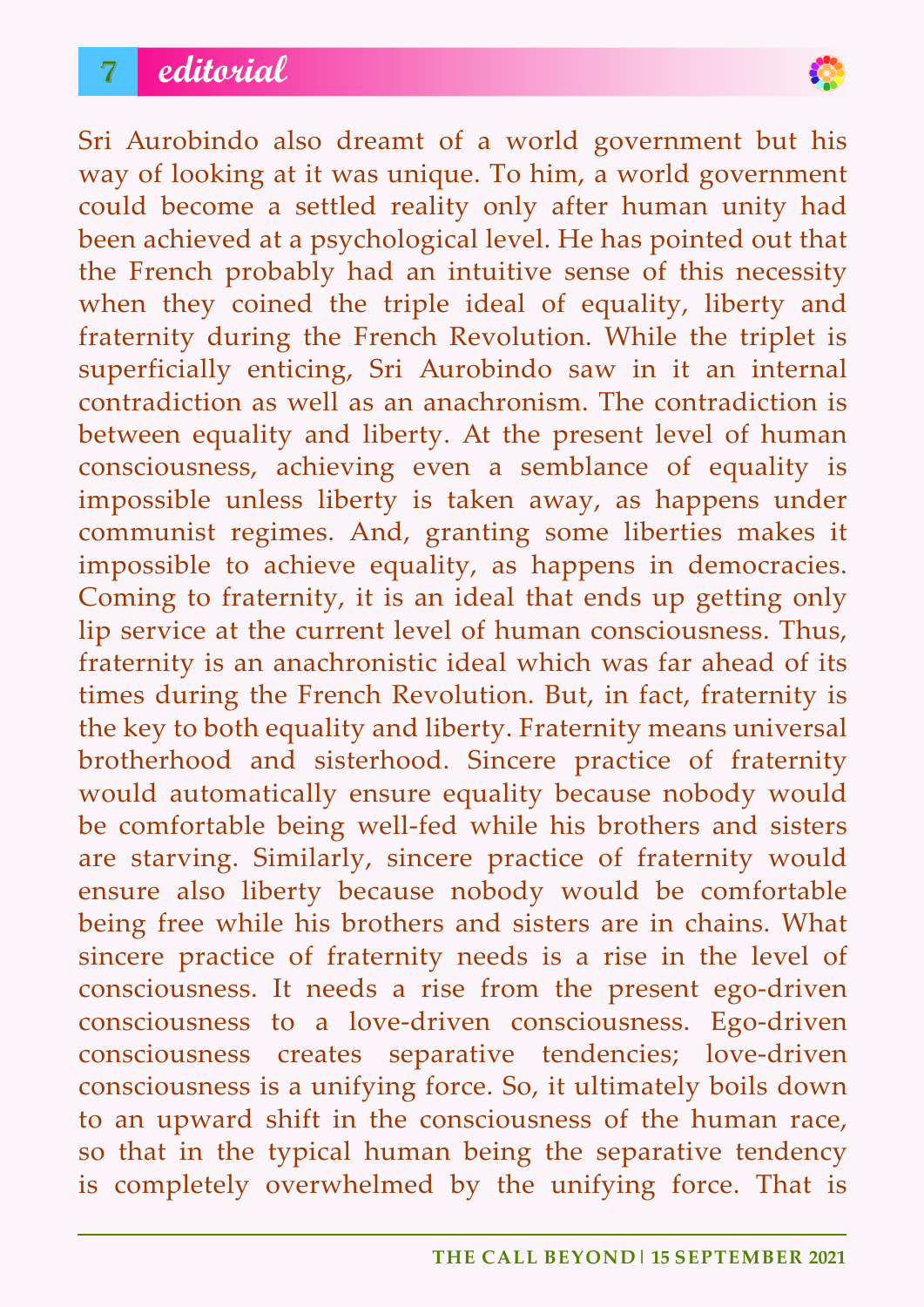### 8 **editorial**



what would create human unity at the psychological level, which in turn would lead to the creation of a one-world feeling without the use of military conquest, and without the need for denying or demolishing diversity. The 'world government' would be a loose and fluid global association of diverse units, demarcated for administrative convenience, but co-existing peacefully in an atmosphere of oneness, goodwill and harmony.

Sri Aurobindo's vision of a one-world feeling in the near future may seem unrealistic, but he and The Mother have given the assurance that it will be an inevitable product of the next leap in the evolution of consciousness, which is round the corner. India has a unique role to play in this revolutionary development in the history of the planet earth. India has been the cradle of the timeless wisdom that provides the spiritual foundation for oneness, based on all creation being a manifestation of the Divine. Oneness leads to love, and love leads to unity. The political freedom of India was a necessity so that India could play this role. As Sri Aurobindo said in the Uttarpara speech, when India rises, it is for the world, not for herself. As we approach the one hundred and fiftieth Birth Anniversary of Sri Aurobindo and the seventyfifth Anniversary of India's independence, let us hope and pray for, and work towards the Indian ideal of *vasudhaiva kutumbakam* (the world is indeed a family).

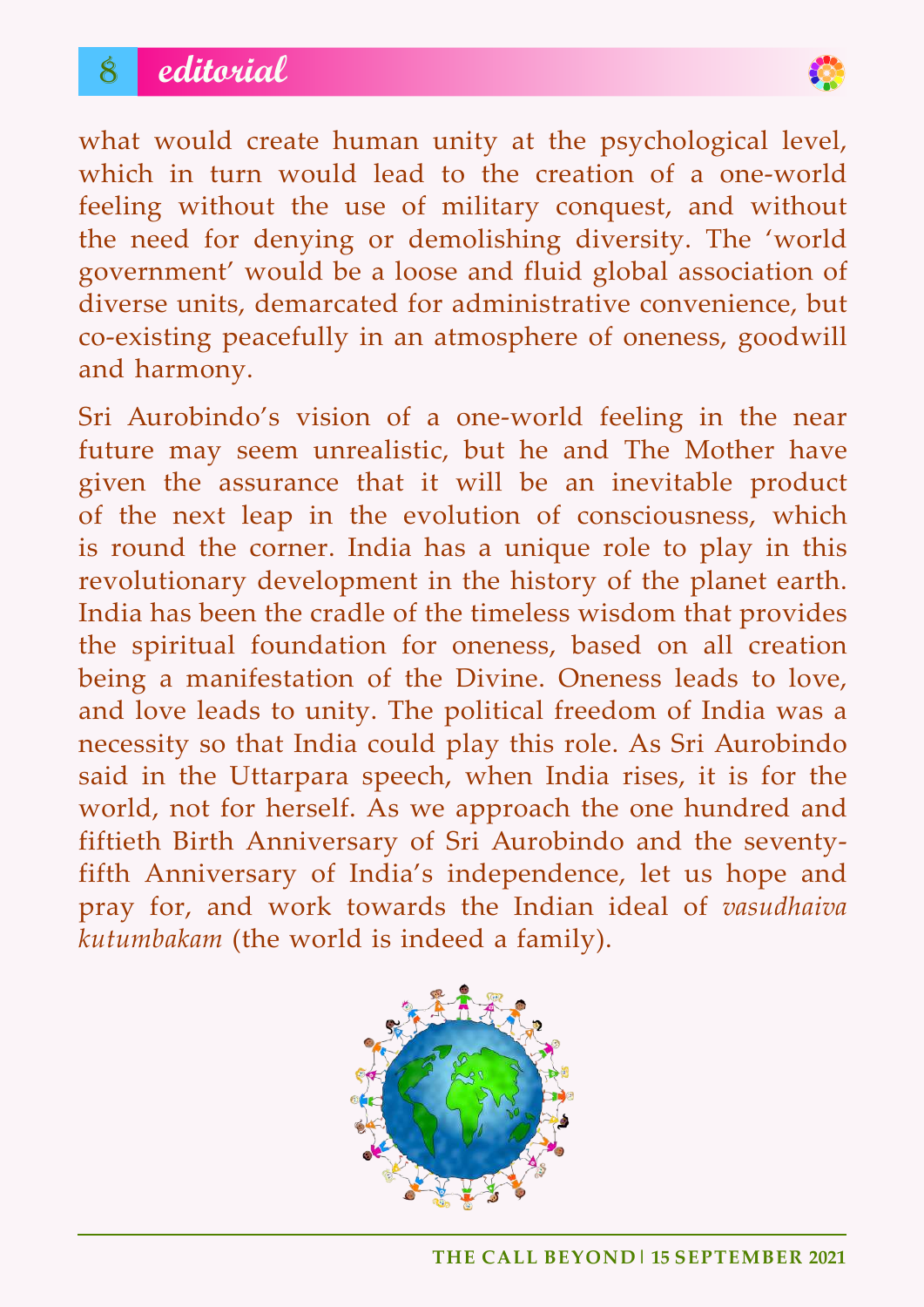

### **Surrender Not**

*Your surrender must be self-made and free; it must be the surrender of a living being, not of an inert automaton or mechanical tool.*

*Sri Aurobindo ('The Mother', p. 6)*



Almost everybody knows the founder of the Ashram as Chacha-ji (uncle); some also know that his name was Surendra Nath Jauhar; only a few know that this is a name he had given himself – the name that his parents had given him was Sikandar Lal. He had also rationalized the name that he had given himself. First, he said that when he told somebody on the phone that he was Surendra Nath Jauhar

speaking, it created an impact. Secondly, he said that his name itself implied 'Surrender Not', and therefore he would not surrender. But paradoxically, he eventually became an example of total and sincere surrender, an example easy to admire but difficult to emulate. His life actually exemplifies both surrender and 'surrender not', and answers two important questions in relation to surrender – surrender what, and surrender to whom.

In relation to 'surrender what', once Sri Aurobindo remarked that when people are asked to surrender, the first thing they surrender is commonsense. What has to be surrendered is actually personal will. Surrender the personal will to whom? To the Divine Will. The conflict between personal will and Divine Will is a frequent experience on the spiritual journey. Our personal will is subject to various temptations, conflicts and obligations, which in turn leads to abandoning what is right, euphemistically called making an unavoidable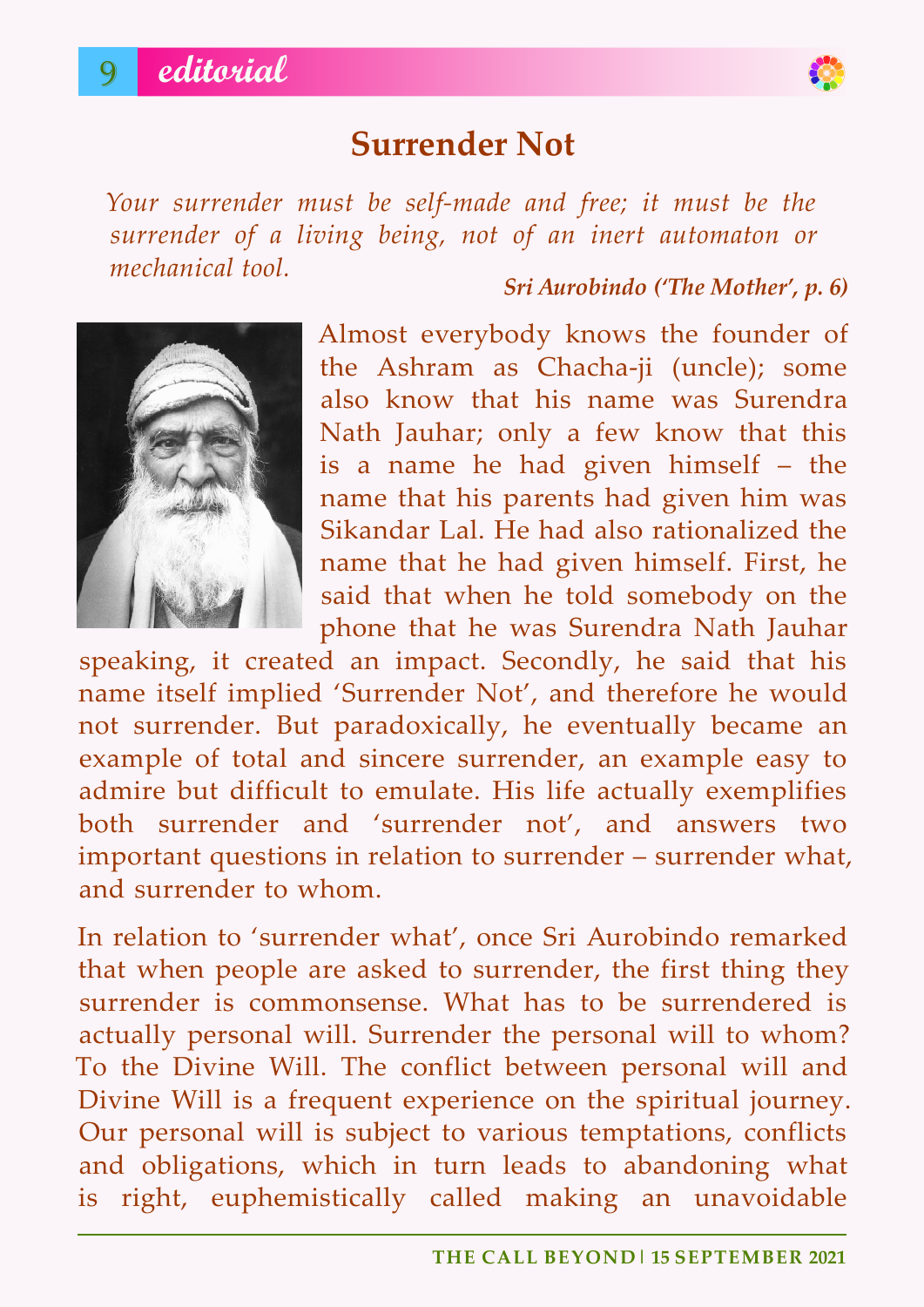

compromise or pragmatism. But our psychic being, which communicates the Divine Will to us, is not amenable to the compulsions of extenuating circumstances. Thus, surrendering the personal will to the Divine Will involves subordinating willingly the lower will to the higher.

Chacha-ji entered the freedom struggle in 1921 in response to an appeal to the youth of the country by Mahatma Gandhi, and stayed with it till the country became free in 1947. Throughout these 26 years, he never surrendered to the British authorities. He was the victim of lathi-charges and once escaped getting shot dead by a hair's breadth. He moved about with fetters around his ankles while in prison, which resulted in wounds around his ankles, which in turn left behind scars that he carried on his body all his life. But he never gave up, never surrendered. 'Surrender Not' was the motto he remained faithful to.

Chacha-ji turned to Sri Aurobindo and The Mother in 1939. After that began the phase of surrender to The Mother. His surrender was total. Whether it was an institution to be established, or the date on which it had to be established, everything happened exactly as The Mother wanted. Whether he would go on a holiday to Kashmir, or whether he would replace a worn-out pajama, everything was determined by The Mother.

Thus, surrender is not cowardice. It implies surrender not to unjust authority, but to the Divine. Surrender what to the Divine? Personal will. Surrender is a voluntary and cheerful choice based on the realisation that our own will is faulty and fragile. Therefore, it is better to surrender to the Higher Will of the Divine, which is what leads to peace of mind and spiritual progress. Practicing such surrender gradually strengthens our will power, which in turn makes it easier to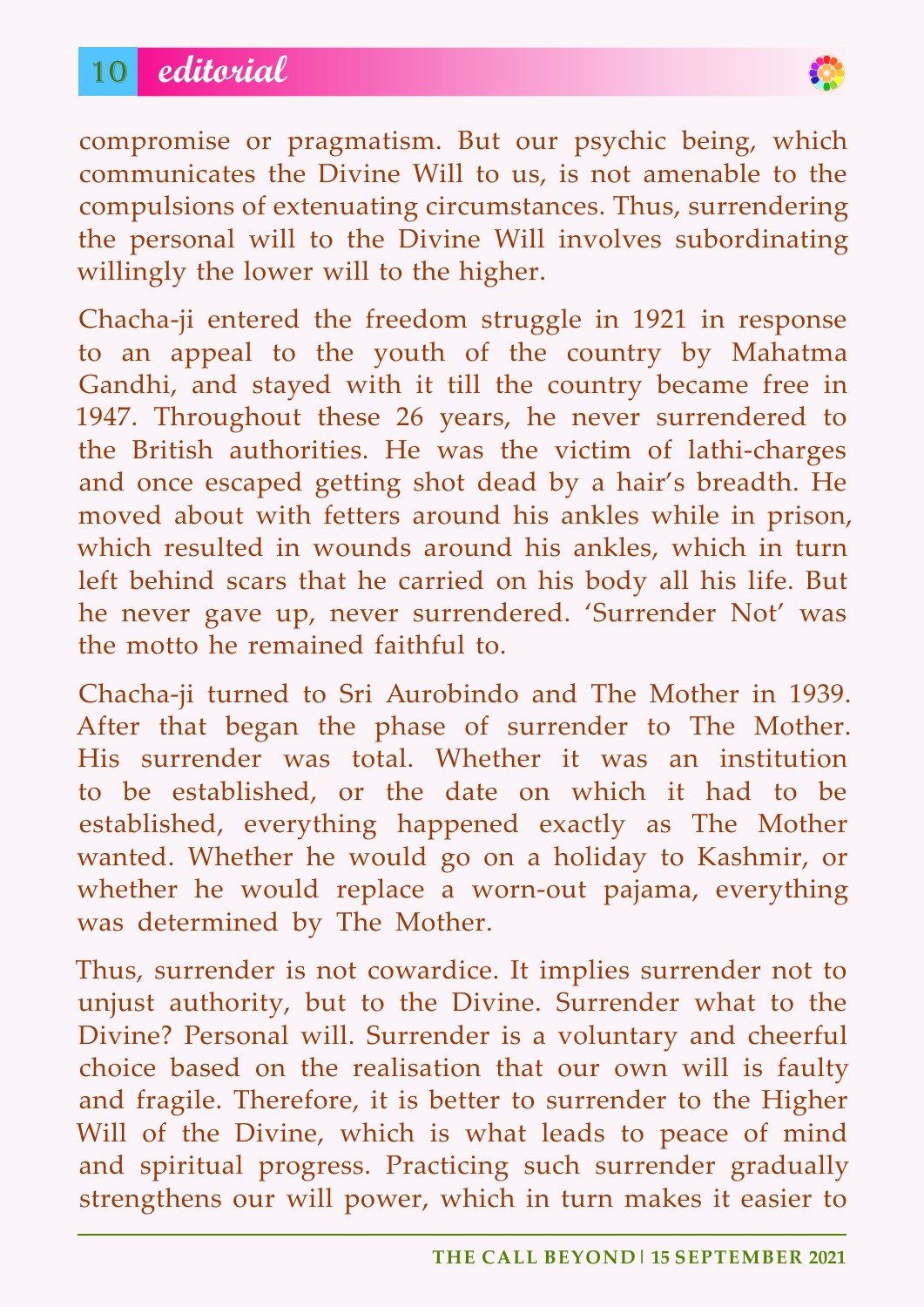### 11 **editorial**



surrender to the Divine Will. The culmination of the process is that the personal will habitually coincides with the Divine Will. The seeker becomes 'Divine-minded'; reaches where Sri Krishna wanted Arjuna to go – manmanaa bhava, be Myminded, the Lord told Arjuna in 'The Gita' (9:34, 18:65).

*September 2 is Chacha-ji's punyatithi. After doing The Mother's work for a lifetime, he left for eternal peace in Her lap on 2 September 1986.*



*A mutual debt binds man to the Supreme: His nature we must put on as he put ours; We are sons of God and must be even as he: His human portion, we must grow divine. Our life is a paradox with God for key.*

*Sri Aurobindo ('Savitri', SABCL Edition, p. 67)*

### 11 **readers write**

### **We love to hear from you**

The new issue of 'The Call Beyond' has come out very well. With the 150th year celebrations around, the urge to read and know Sri Aurobindo from different sources is getting fulfilled, thanks to this magazine.

*Reshma (Joshi) (in an e-mail dated 14 August 2021)*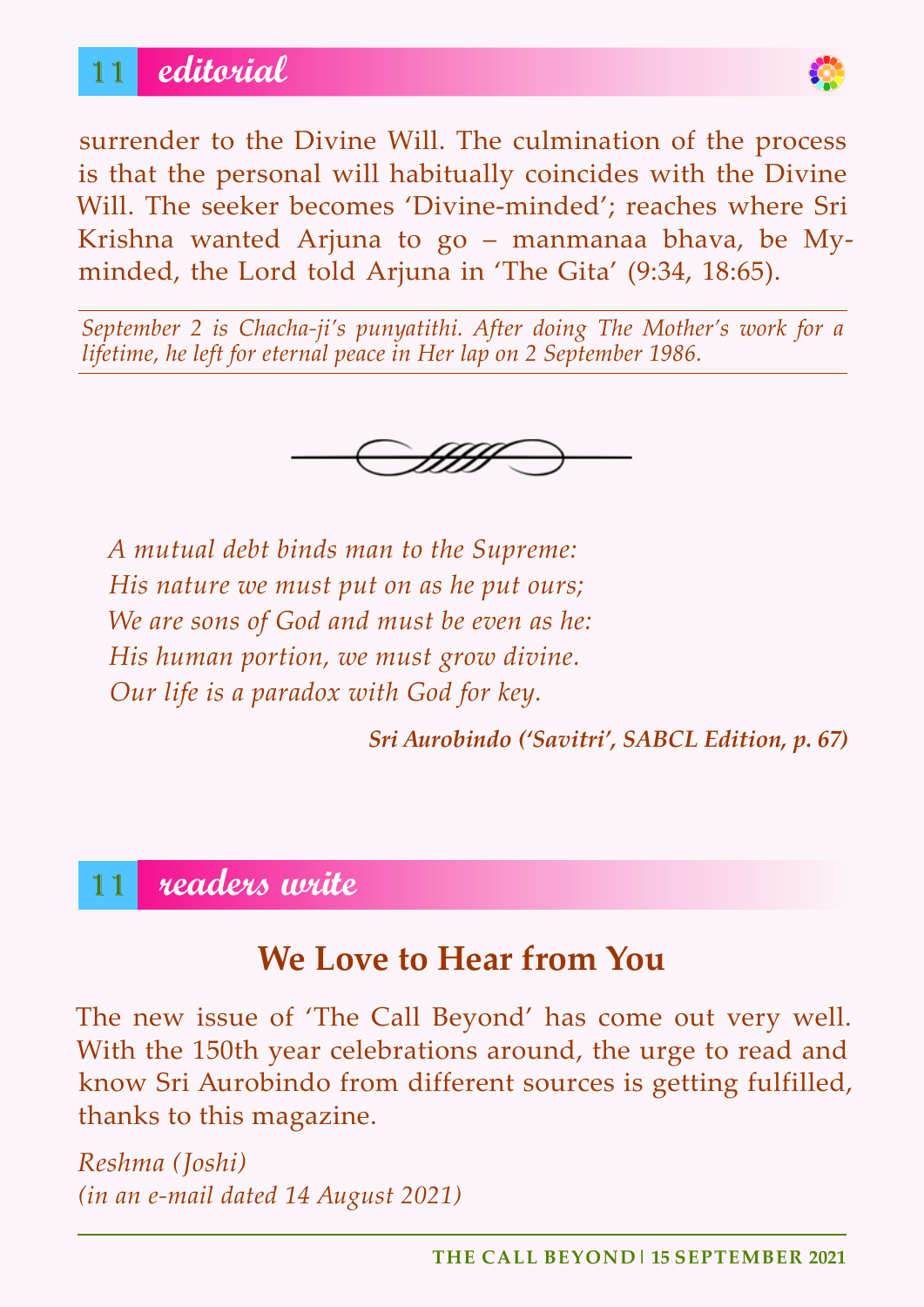### 12 **springboard**



*Many a bud never bloom for want of care. The country is full of budding young people handicapped by the environment in which they grow up, which prevents them from realizing their full potential. Sri Aurobindo Ashram – Delhi Branch has had the privilege of nurturing thousands of such boys and girls, and also the joy of seeing them bloom. In this column, we shall bring you stories of the difference that the Ashram made to their lives.* 

### **Where I Was accepted as I Was**



Lali Oraon spent five years in Sri Aurobindo Ashram – Delhi Branch, from 2012-2017. She left when she found a job at an integral school in Noida. Here is how Lali looks back at her life:

I came from Village Madhya Madarihat in the District Alipurduar of West Bengal

to Sri Aurobindo Ashram – Delhi Branch in April 2012 as a Vocational Trainee. I was accepted for training in computers and typing. After finishing the six-month course, I was posted to the accounts department. Seeing my inclination towards teaching, I was sent to Mirambika Free Progress School to observe the way children learn there.

What made me most happy in the Ashram was that I was accepted as I was. The Ashram did not tell me, "You do not have any experience; you don't know anything; therefore, we can't keep you here." On the contrary, the people in the Ashram helped me grow, helped me discover myself. The Ashram gave me lot of opportunities to explore myself.

I would like to talk about my confidence level. I had no confidence at all before I joined the Ashram. I used to shiver even when I was talking in front of five persons. The exposure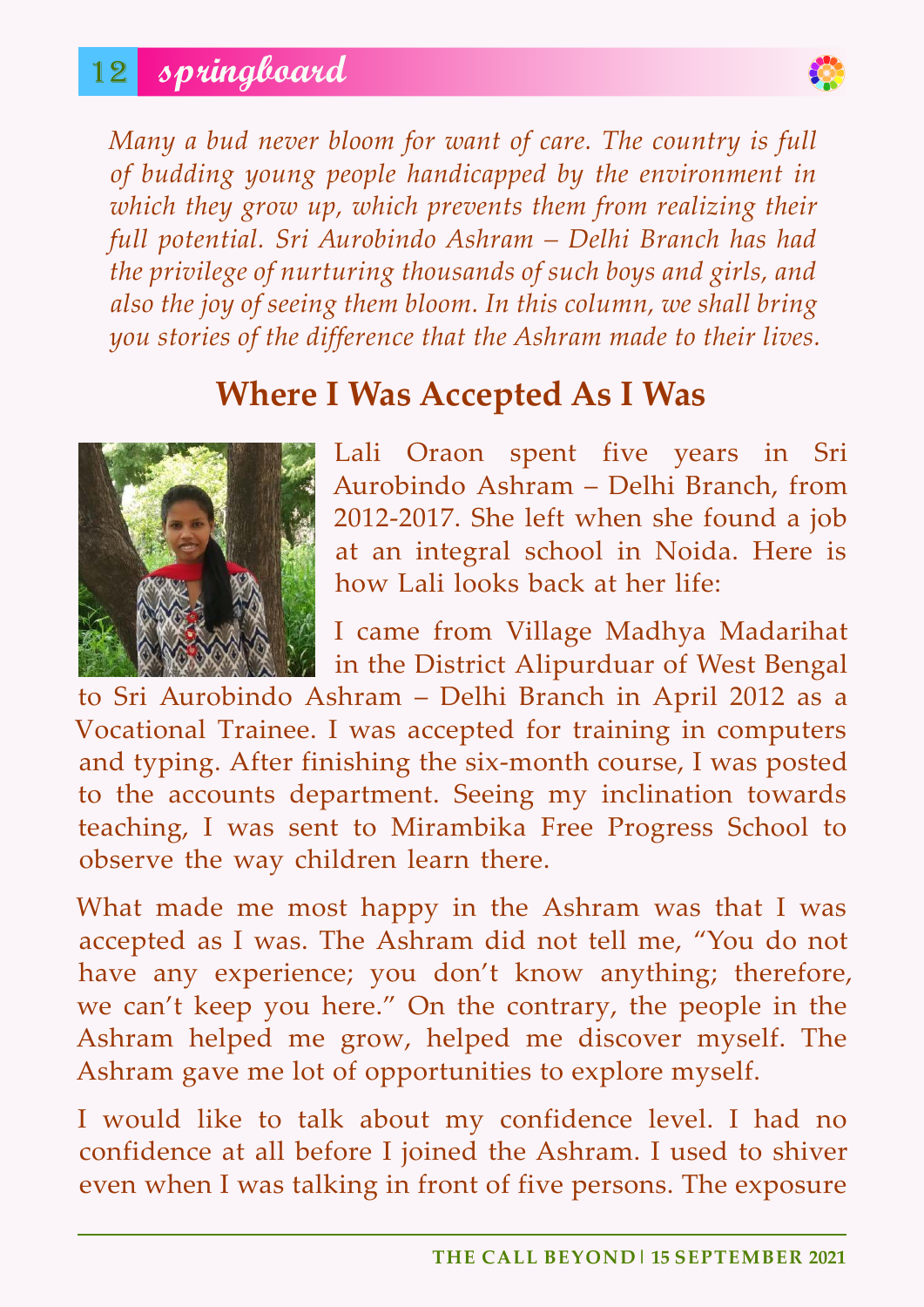### 13 **springboard**



that I got in the Ashram helped me overcome this weakness. Now I can speak confidently even in front of fifty persons.

Among the life skills that I learnt in the Ashram, very important is discipline. I also learnt that there is no need to do any big work. Every single work, even a tiny work is important. Whether it is cleaning a room or washing utensils, we need to do it with full consciousness, which will bring perfection to the work, and also help in our own self-perfection. The Ashram also helped me with a lot of classes in the English language. One hour of sports every evening improved my physical and mental health.

While working with Mirambika's teachers, I learnt curriculum and project planning, and learnt to synchronize the activities with the theme and development of the physical, emotional, mental, and psychic development. While conducting physical activities for the children, I also improved my physical health and stamina, body flexibility and body balance.

The most important thing in school, I discovered, is to work with parents. Holding group and individual meetings with parents is required to help them understand the curriculum and the way we work in Mirambika so that they can participate meaningfully in the development of the children.

While I was working in Mirambika, the Ashram enabled me to do a formal course at no cost through distance learning to improve my employability. I am now a nursery Facilitator in Prakriti Free Progress School, Noida. I could go on and on with what the Ashram did for me. The benefits of the Ashram stay are truly infinite. Thank you so much, Sri Aurobindo Ashram – Delhi Branch for giving young people like me such wonderful and unforgettable experiences and making us successful in life.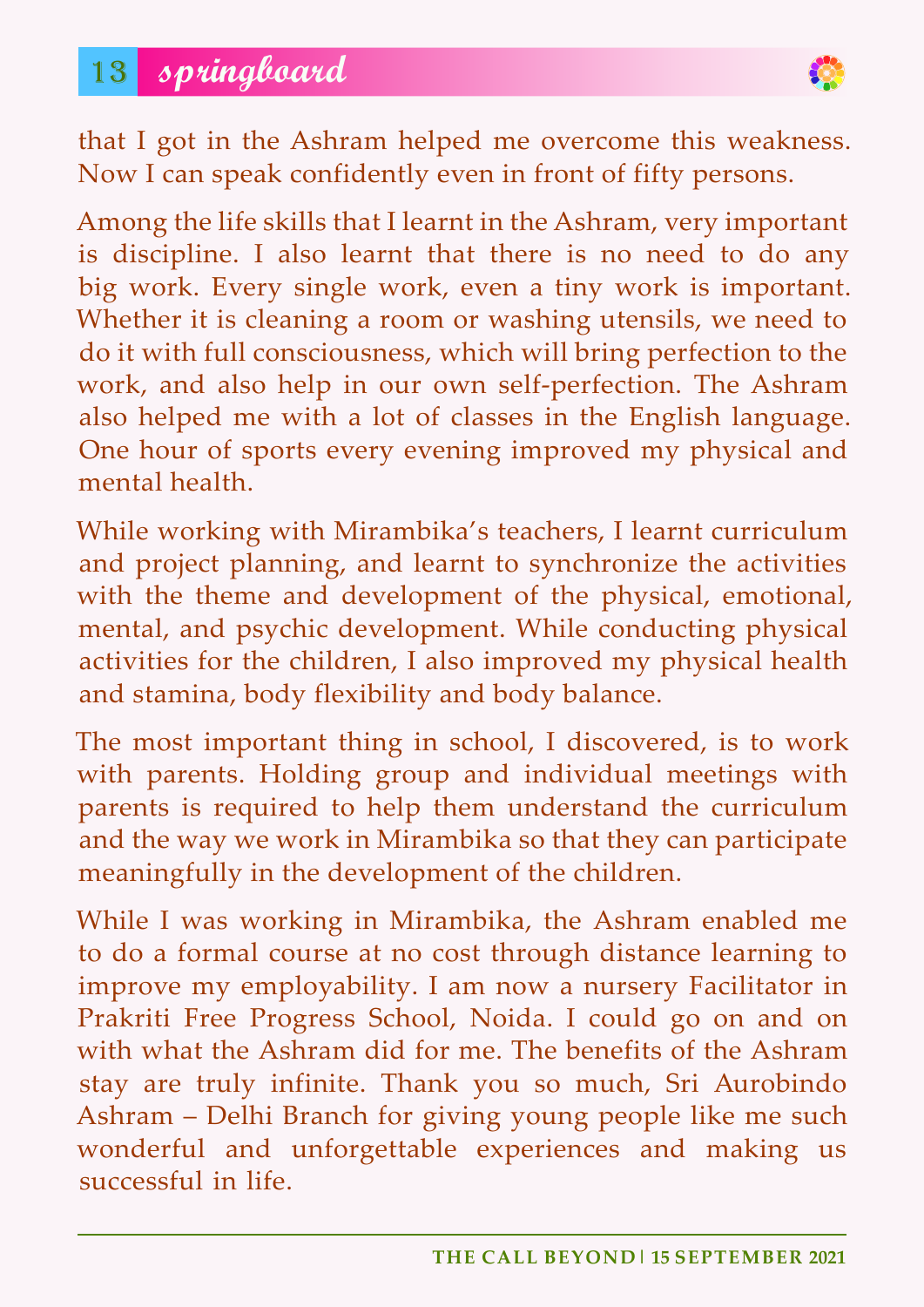

### **There are No Others**

### *… to feel love and oneness is to live. Sri Aurobindo ('Savitri', Book 12, p. 724, SABCL Edition)*

Infertility clinics are big business. The business exploits a widespread intense desire among couples who have failed to conceive in a reasonable time to somehow have a child of their own. When told something simple, something that they already know, that there are so many children waiting for adoption, the implied suggestion to adopt meets stiff resistance, which is generally justified by arguments that they would like to have a child with their genes, that they would like to leave behind in the world somebody who will carry their name, their legacy. None of these arguments is, in fact, a good reason for rejecting the option of adoption. What is the guarantee that our genes will produce a child better than the child we adopt; the adopted child might have a better combination of genes. Further, the adopted child is in front of us, whereas the child yet to come is a gamble; even 'normal' people can carry abnormal genes, which may show up in the child. Leaving a name behind in the world is not the best legacy we can leave behind; a much more important thing to worry about is leaving behind a good human being. In fact, behind all the heroic and expensive efforts that the couple goes through in the infertility clinics is the desire not to just have a child, but to have a child through whom the couple can extend its collective ego.

From the spiritual angle, all the conditions and circumstances we get in life are given to us as vehicles for fulfilling the purpose of life, which is spiritual growth. For some couples, infertility is also one of those conditions, and therefore a part of their vehicle. However, the vehicle is only an opportunity; to use it or to waste it is up to us. In general, the purpose of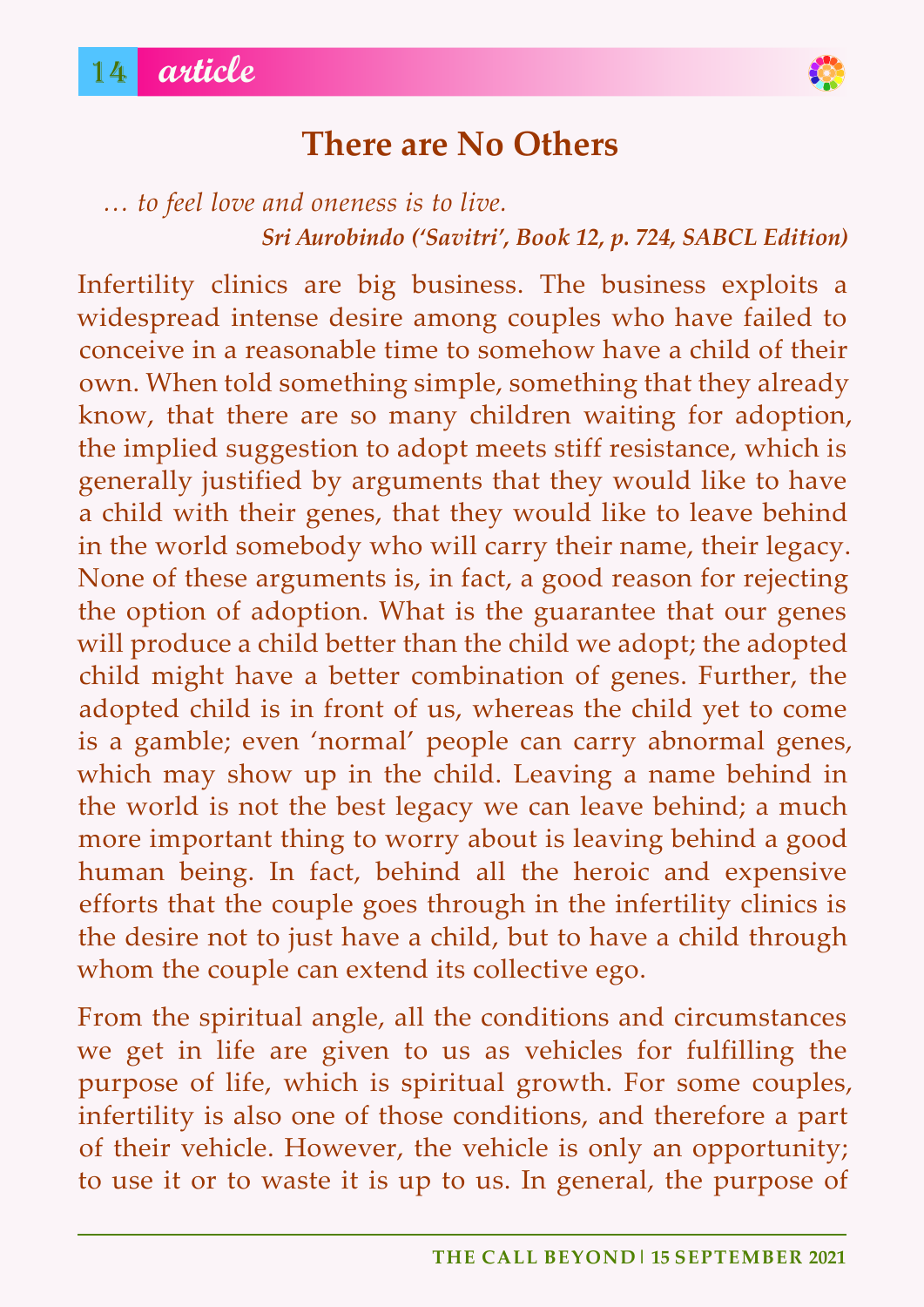### 15 **article**



life is fulfilled best by giving what we have to those who need it. Here, the infertile couple has the desire to have a child, they have the capacity to take care of the child, and there are children who need what the couple not only has, but is very eager to give. To give it to a child who is not related to us by blood is a challenge thrown at them by life. If the challenge is met by treating the adopted child as their own, the spiritual growth will be more than if they treated in the same way a child who was actually their own. This happens because treating one's own child well is in keeping with the surface reality. But treating an adopted child in the same way is giving a practical expression to a deeper reality. The deeper reality is that we are all manifestations of the same Divine, or in simpler words, we are all children of the same God. When we give a practical expression to a truth, we are on the way to realizing the truth. Realizing the oneness that characterizes all of us in spite of all the superficial differences is what spiritual growth is about. Hence, infertility is not a misfortune; it is a blessing in disguise. It is an uncommon opportunity given to selected people for accelerated spiritual growth.

Genes are only one of the determinants of what a human being turns out to be like. A lot depends on the upbringing and the environment. In terms of Vedanta, a lot also depends on the impressions carried by the individual from previous lives. Added to that is the way the individual uses the free will that all of us have been given by the Divine. The parents play a limited role in this complex process by contributing to the upbringing and the environment. They should try to do their best, but leave the outcome to the Divine. Parenthood is like writing. *A newborn is just the first draft, parenting edits it*. Good editing can do wonders. Couples who adopt a child have an opportunity to accomplish that wonder; it doesn't really matter who wrote the first draft.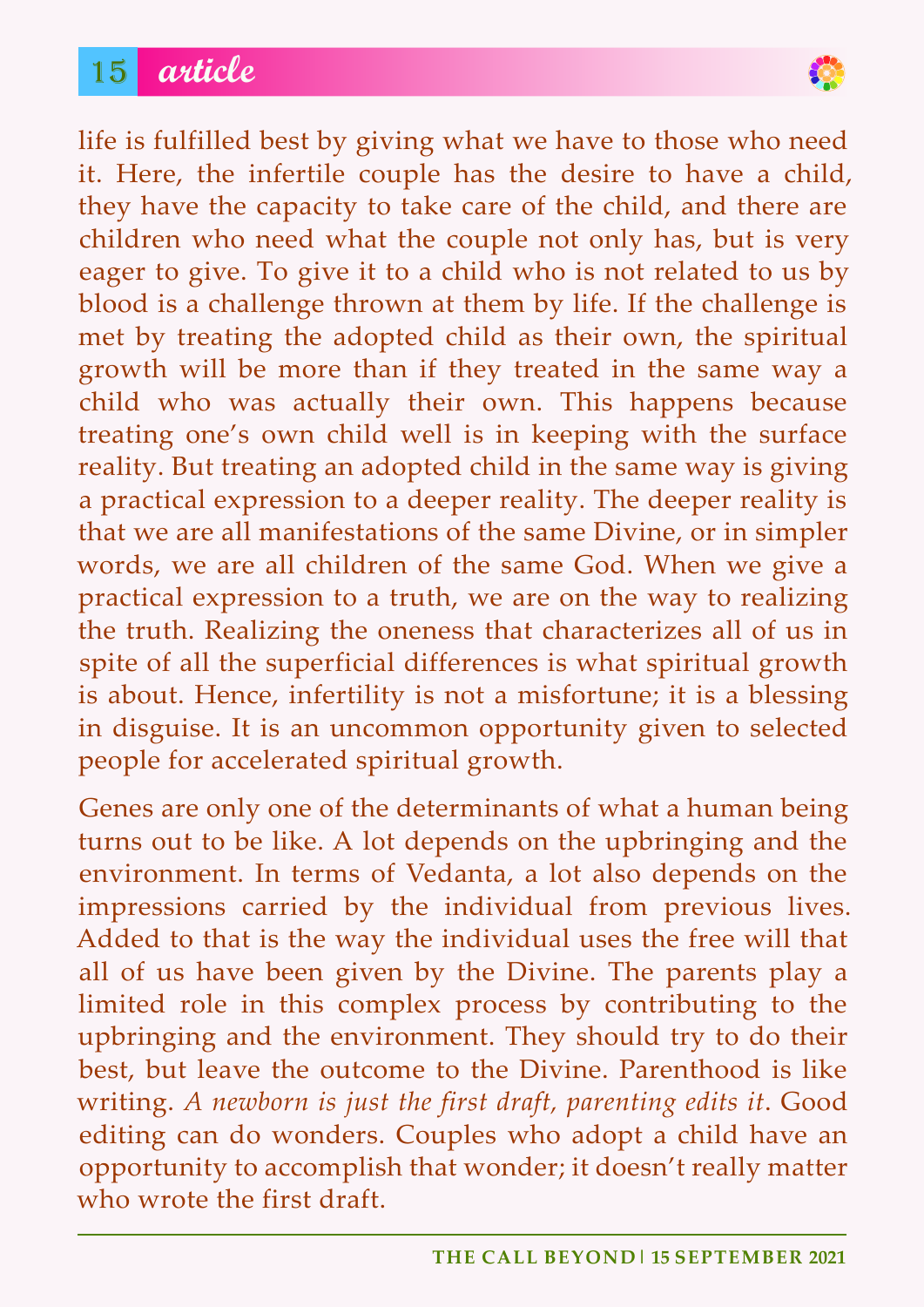### 16 **article**



Adopting a child is an opportunity available to all, even to those who have children of their own. If a couple have a child of their own, and still they adopt a child, treating the two children alike is a still bigger challenge than that faced by the couple who do not have a child of their own. If the challenge is met, in terms of spiritual growth it will be correspondingly more significant.

Strictly speaking, adoption does not necessarily mean adopting a child. Adoption just means accepting as one's own. Accepting as one's own requires breaking the ego barrier that divides us from others. The hammer that breaks the barrier is love. Family life provides a good field for practicing the art of loving, but love does not have to remain restricted to the family. Expanding the circle of love is a lifelong process. In fact, it has been seen that people who live long have one thing in common. They accept as their own anyone who is around them. They never fall short of objects of love because they love all. They express their love by giving what they have to someone who needs it, and they are always able to find some such people in their surroundings because to them, as Maharshi Ramana said, "there are no others." Their life is not just long, it is also fulfilling because they truly fulfill the purpose of life.

*(Posted as a blog on Speaking Tree on 10 January 2017)*



*It should take long for self-cure to replace medicine, because of the fear, self-distrust and unnatural physical reliance on drugs which medical science has taught to our minds and bodies and made our second nature.*

*Sri Aurobindo*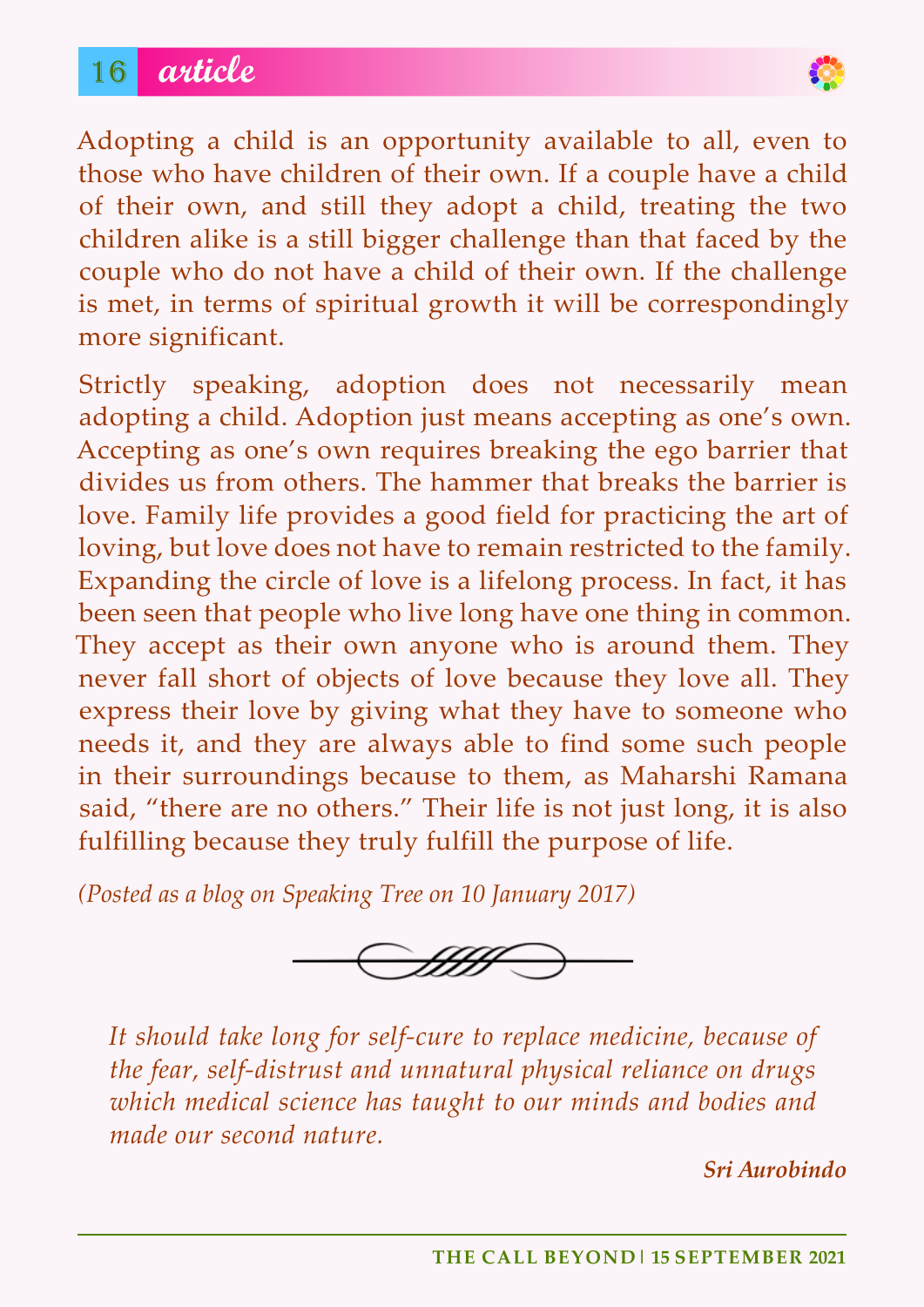

# **a Spirit of Surrender**



Whatever you do, whatever the process you use, and even if you happen to have acquired in it a great skill and power, you must leave the result in the hands of the Divine. Always you may try, but it is for the Divine to give you the fruit of your effort or not to give it. There your personal power stops; if the result comes, it is the Divine Power and not yours that brings it…. There is no more harm in turning to the Divine for the removal of a physical imperfection than in praying for the removal of a moral defect. But whatever you ask for or whatever your effort, you must feel, even while trying your best, using knowledge or putting forth power, that the result depends upon the Divine Grace. Once you have taken up the Yoga, whatever you do must be done in a spirit of complete surrender. This must be your attitude, – "I aspire, I try to cure my imperfections, I do my best, but for the result I put myself entirely into the hands of the Divine."

*The Mother ('The Great Adventure', p. 36)*

*All the pages of The Mother's work, 'The Great Adventure', in Tara Didi's voice, have been uploaded on the YouTube channel of Sri Aurobindo Ashram – Delhi Branch. The link to the channel is:* https://www.youtube.com/ channel/UCcmF6JzAOsBMdqJjZbnmyng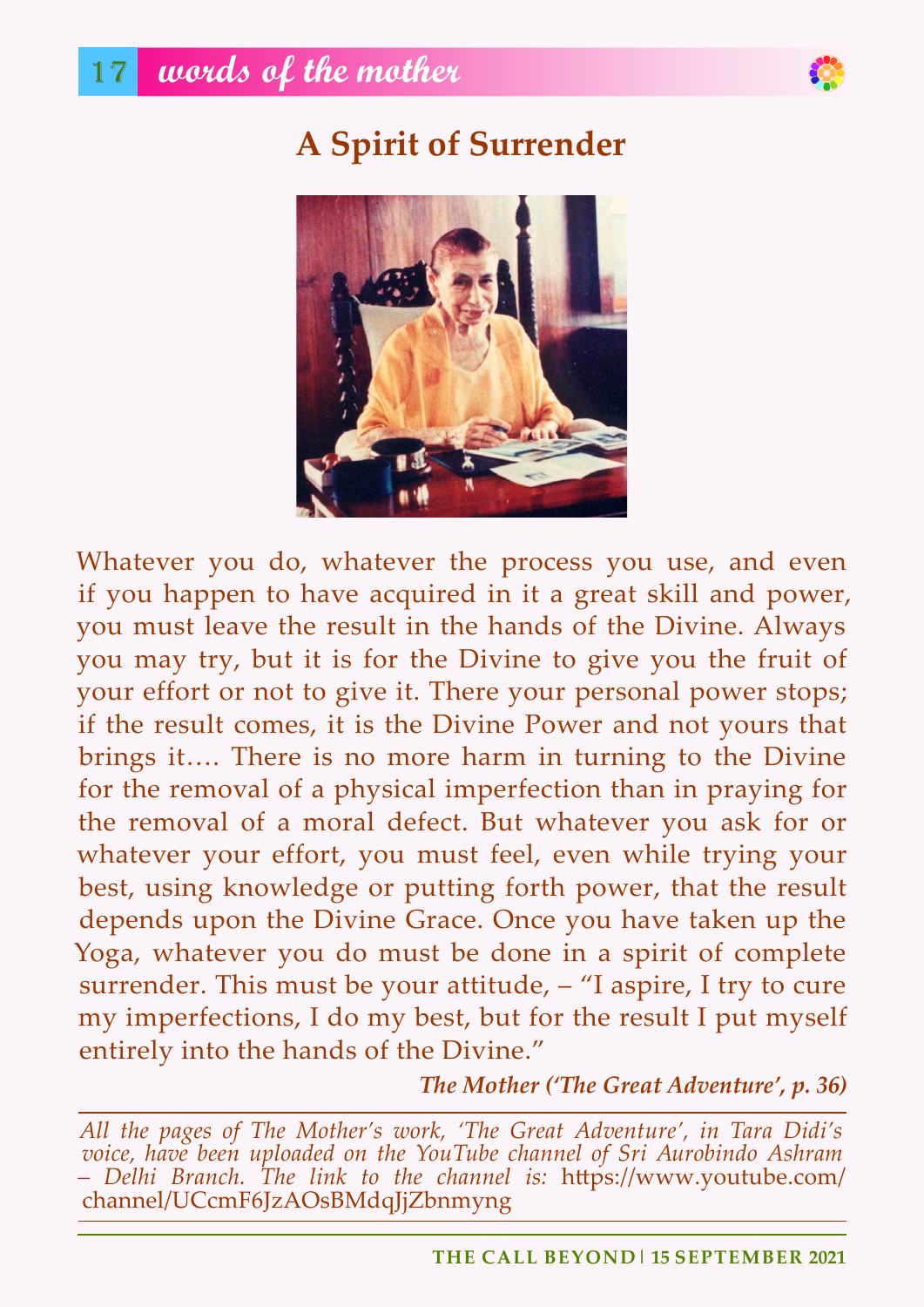



# **Step by Step**

Reason is not the supreme light, but yet is it always a necessary light-bringer and until it has been given its rights and allowed to judge and purify our first infra-rational instincts, impulses, rash fervours, crude beliefs and blind prejudgments, we are not altogether ready for the full unveiling of a greater inner luminary. Science is a right knowledge, in

the end only of processes, but still the knowledge of processes too is part of a total wisdom and essential to a wide and a clear approach towards the deeper Truth behind. If it has laboured mainly in the physical field, if it has limited itself and bordered or over- shadowed its light with a certain cloud of wilful ignorance, still one had to begin this method somewhere and the physical field is the first, the nearest, the easiest for the kind and manner of inquiry undertaken. Ignorance of one side of Truth or the choice of a partial ignorance or ignoring for better concentration on another side is often a necessity of our imperfect mental nature.

It is unfortunate if ignorance becomes dogmatic and denies what it has refused to examine, but still no permanent harm need have been done if this willed self-limitation is compelled to disappear when the occasion of its utility is exhausted. Now that we have founded rigorously our knowledge of the physical, we can go forward with a much firmer step to a more open, secure and luminous repossession of mental and psychic knowledge. Even spiritual truths are likely to gain from it, not a loftier or more penetrating, — that is with difficulty possible, — but an ampler light and fuller self-expression.

*Sri Aurobindo ('Essays in Philosophy and Yoga', pp. 186-187)*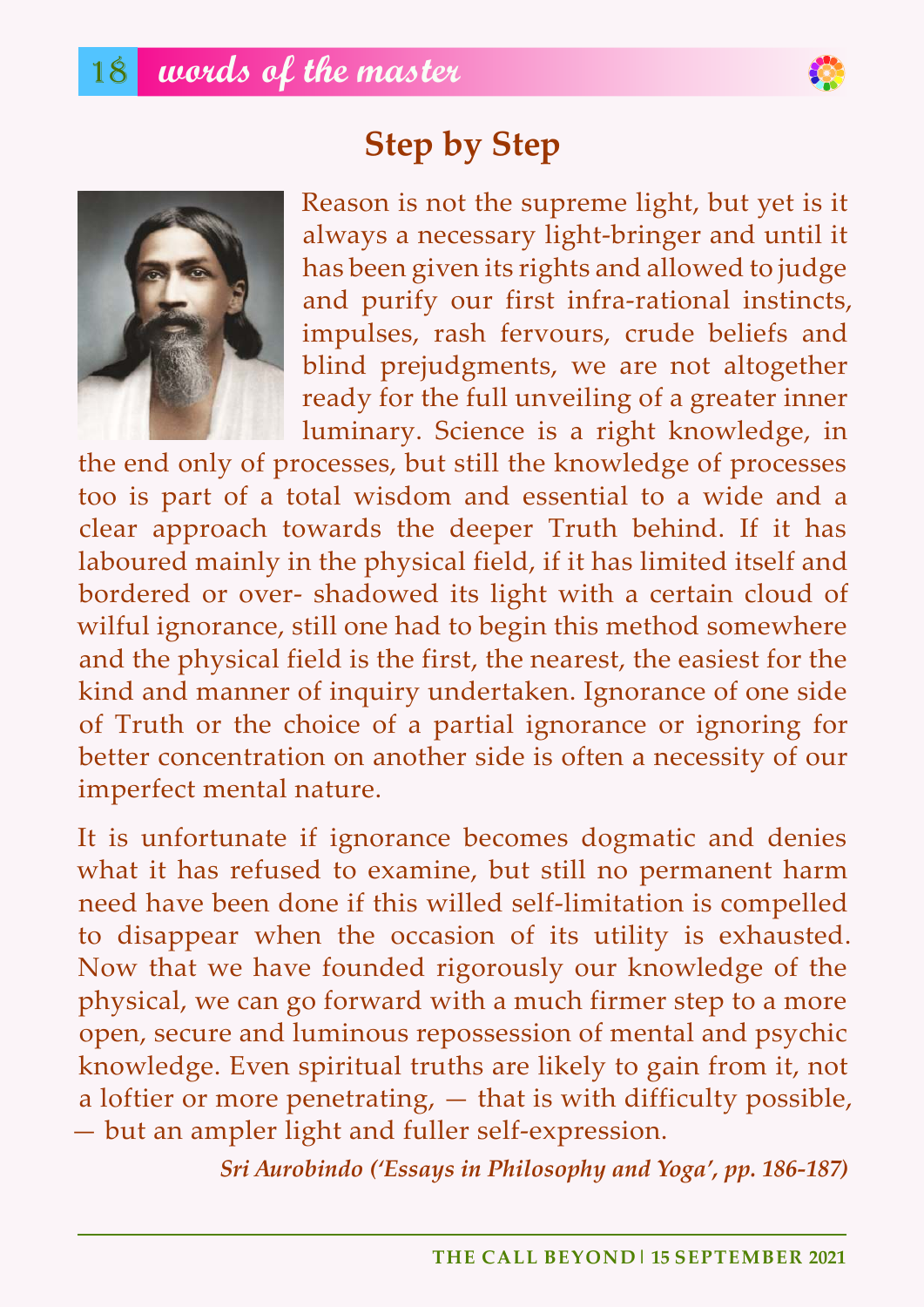

### **Reminiscences**

*Lilawati Indra Sen*

One day, Surendra Nath ji told us that he had bought some land on Mehrauli Road, near the Kutub Minar. I laughed and said, "But what for? And why so far, in the jungle? What will you do with it?" He replied, "I will build a house there. One day I will take you to see the land."

We went – and saw a desolate place, trees and bushes all around, no buildings nearby, as far as we could see. Not a bit of cultivated land anywhere.

But soon a building came up. A little later, it became doublestoreyed. The land around was also cleaned up and vegetables were grown. When I went there next, I was delighted to see carrots, radishes and cauliflower growing in abundance.

Surendra Nath ji used to go there now and then and stay for a few days. Later he started living there for longer periods. Once, at the Mother's bidding, Indra Sen also lived with him for some time.

Once I happened to ask Surendra Nath ji what he would do with his house on Mehrauli Road. He said, "It is the Mother's. I have offered the whole place to the Mother." Now I understand the meaning of all this – he was a ready instrument of the Divine's working. The place started to develop slowly and steadily. And later, rapidly too.

Then one day I came to know that Sri Aurobindo's Relics were to be installed there. We were thrilled. And a day came when the Mother called Indra Sen and told him to take the Relics to Delhi and She fixed the date.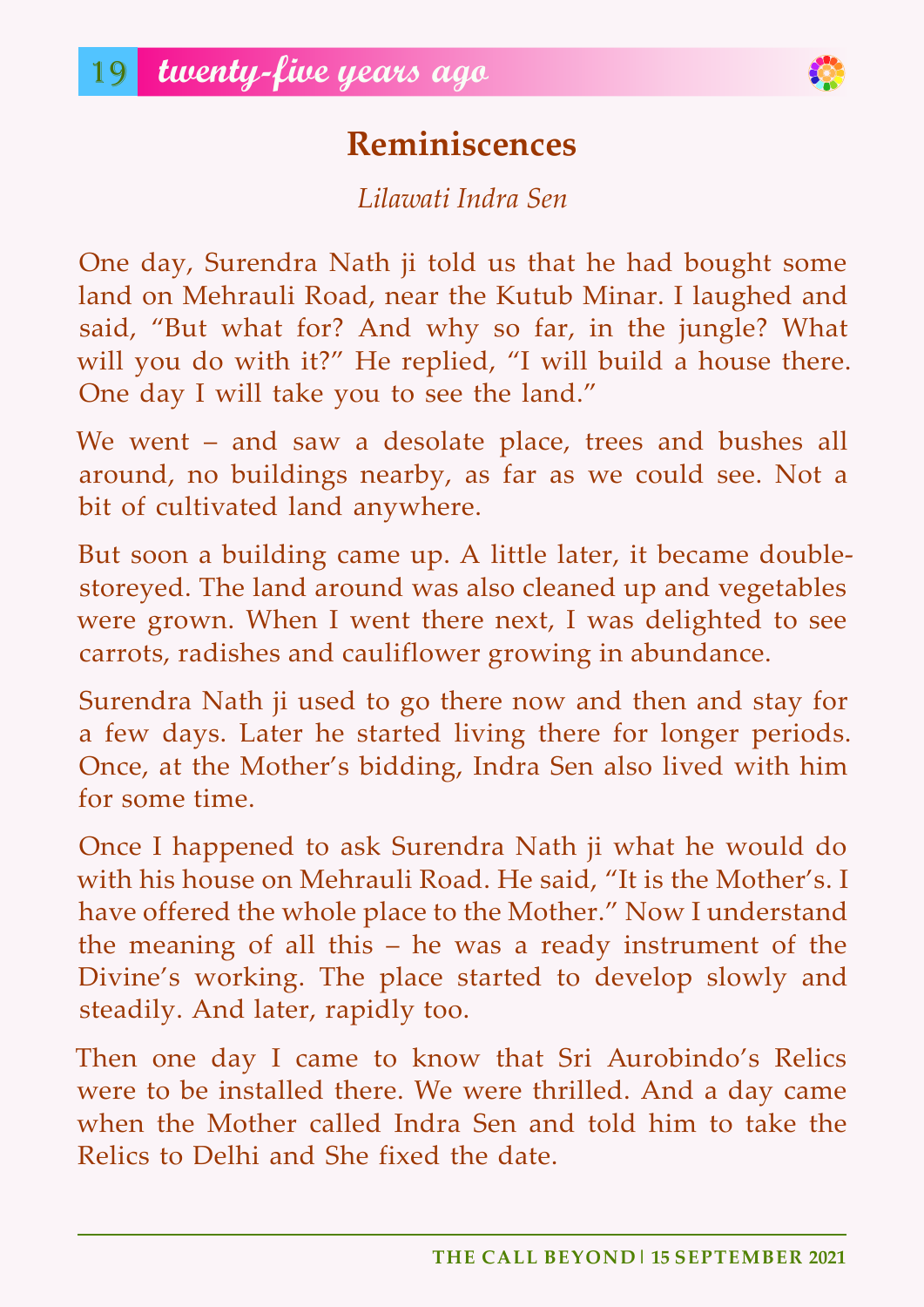

The Mother had named the place 'Sri Aurobindo Ashram – Delhi Branch'.

Last year, I happened to be in Delhi and I went there and was amazed and delighted to see the bustling Ashram in the sprawling place, which I had once called a 'desolate place'.

#### *Reproduced from The Call Beyond, Vol. 21, No. 2, p. 35, 1996*

*Editor's Note: Professor Indra Sen, a Professor of Psychology & Philosophy at the University of Delhi, was a good friend of Shri Surendra Nath Jauhar. Both the friends visited the Sri Aurobindo Ashram, Pondicherry, together, for the first time in 1939, and both of them got hooked. The very first visit became a turning point in the lives of both the friends.*

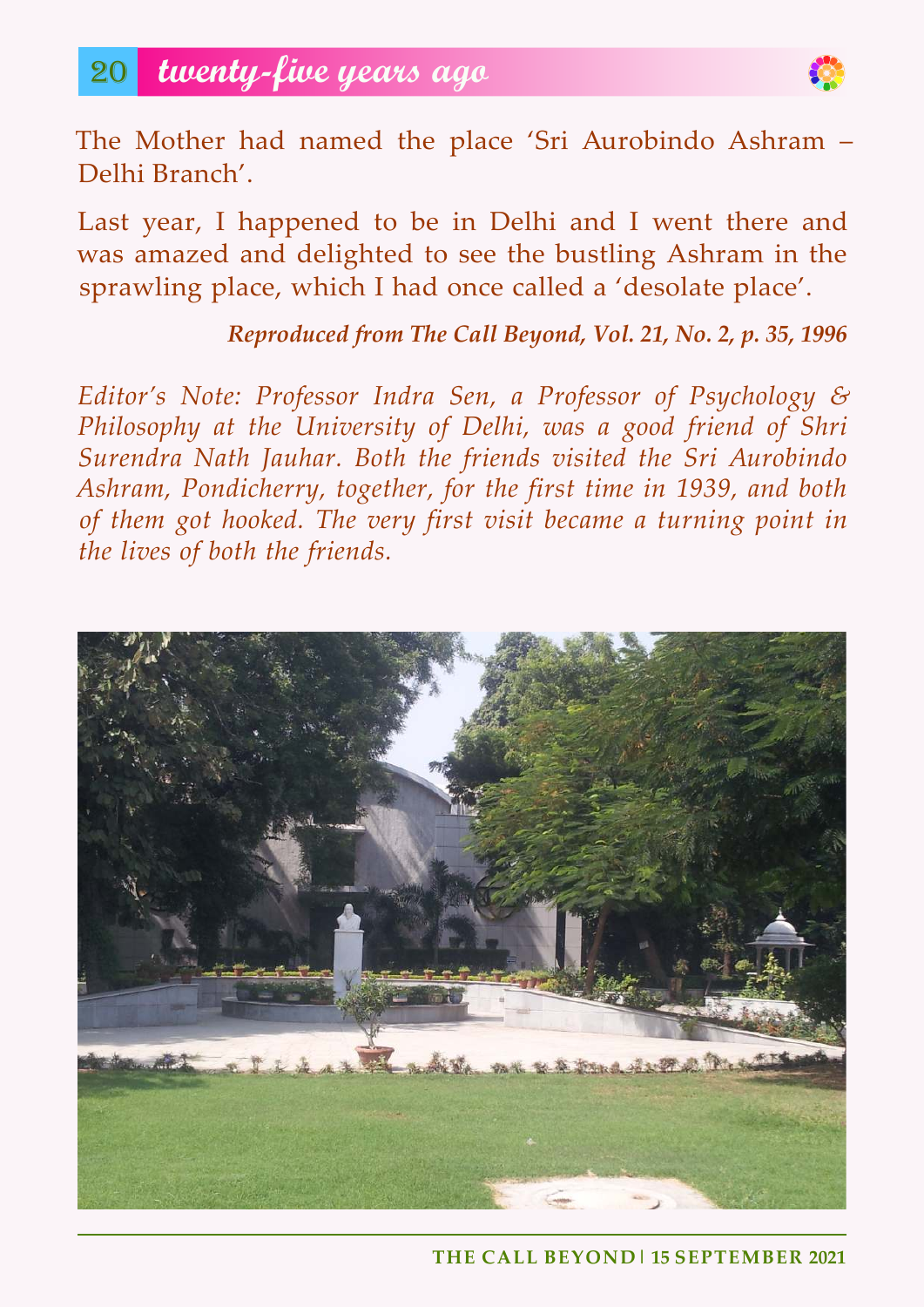

### **The Fly You Will Never Forget**

*If you would learn the secret of right relations, look only for the good, that is, the Divine, in people and things, and leave all the rest to God.*

*J. Allen Boone*

Sweet Children of the Sweet Mother,



Last month we introduced you to an American writer, J. Allen Boone (1882-1965), who was an animal lover. He discovered that if we treat animals with love, respect and understanding, these feelings are perceived by the animals, they reciprocate these feelings, and it

becomes possible to have communication with them – using for the purpose a thought, physical touch and even words, as if they knew the languages we speak. You might have also observed this with a pet dog or cat, but how about a fly – an ordinary housefly? Here is the incredible story of a house fly, who became Allen Boone's pet.



*J. Allen Boone (Source: Wikipedia)*

It all started one day while Allen Boone was shaving. A housefly came and sat on the magnifying mirror in front of Boone. Forget about squishing it, Boone neither ignored it nor made it fly away with the wave of his hand. Instead, he started wondering why of all the places the fly had chosen the mirror to sit on. He came to the humorous conclusion that perhaps the fly was enjoying its larger-than-life image, and imagining that Boone was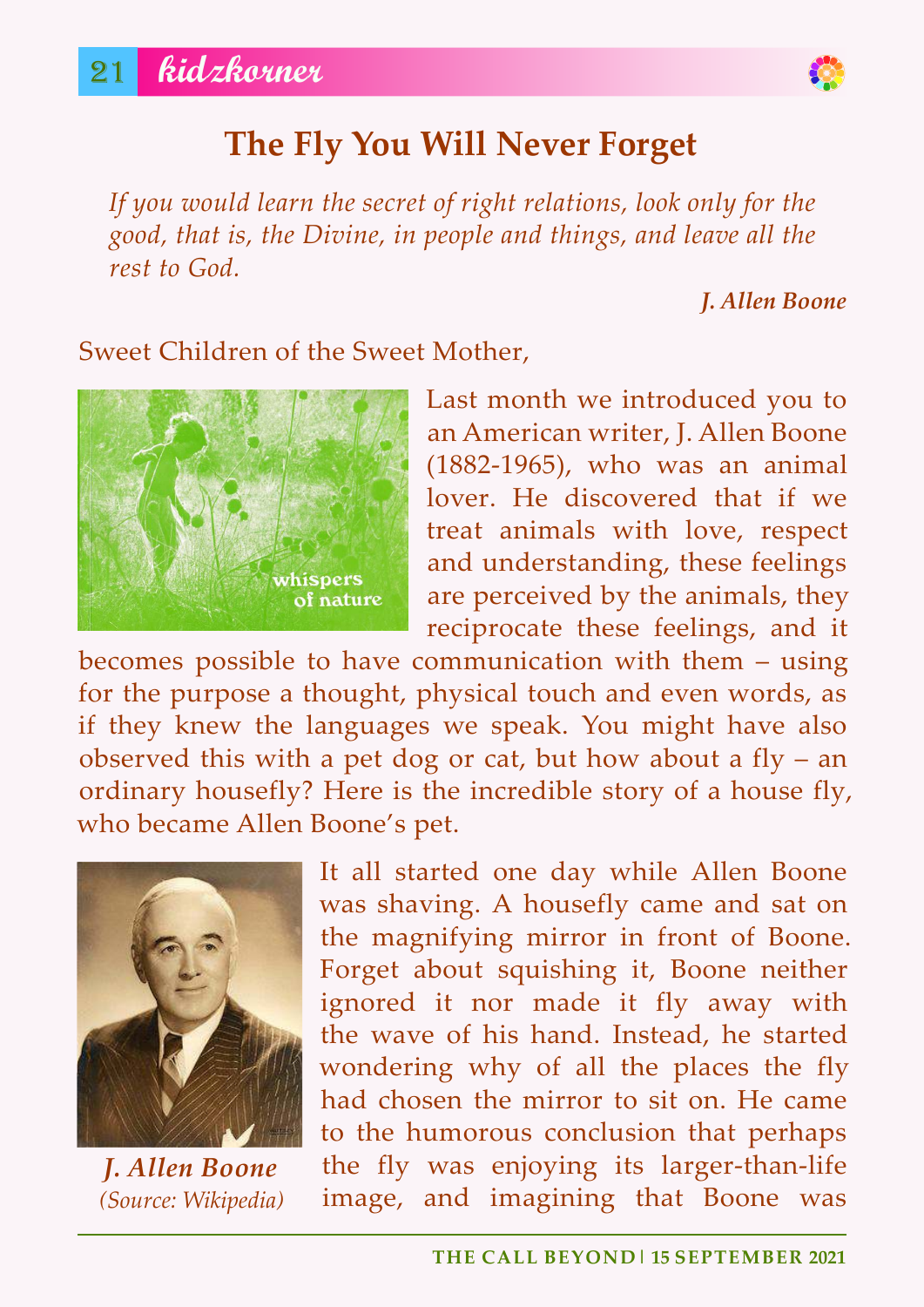

admiring it. Boone actually started admiring the fly, although not its image. He was admiring the way the tiny little fly could fly around freely, whereas he, with his enormous size and strength, was tethered to the ground.

Later the same day, Boone was having breakfast. He again saw a housefly perched on the edge of his plate. After breakfast, Boone sat down to write. Once again, he saw a housefly sitting on a pile of paper. He wondered how so many flies had got into his house. Then it occurred to him that perhaps it was just one fly. He went and checked the breakfast table, and then the toilet where he was shaving, and found no fly at either of these places. He concluded that it was just one fly following him wherever he went. His reaction was not 'leave me alone'. His response was that perhaps it is a lonely fly looking for company. He decided not to deny this little favour to the poor fly. He came back to his writing desk. There was no fly on the pile of paper, but soon it appeared and started circling around Boone's head. After making a few circles, it again landed on the same pile of paper. Now Boone decided to act on his decision to provide company to the lonely fly.



Treating the fly not as an 'it' but as a 'he', Boone placed his finger gently on the edge of the pile of paper on which the fly was sitting. He sent him a loving thought, "Please sit on my finger, and let us get introduced to each other." Lo and behold, the fly got off the paper and landed on his finger. Then,

(Source: doyourownpestcontrol. Boone lifted his finger up slowly and started looking at the fly *Housefly* com/Google images)

lovingly. The fly started walking up and down his finger, "as if he were marching to the music of an invisible brass band."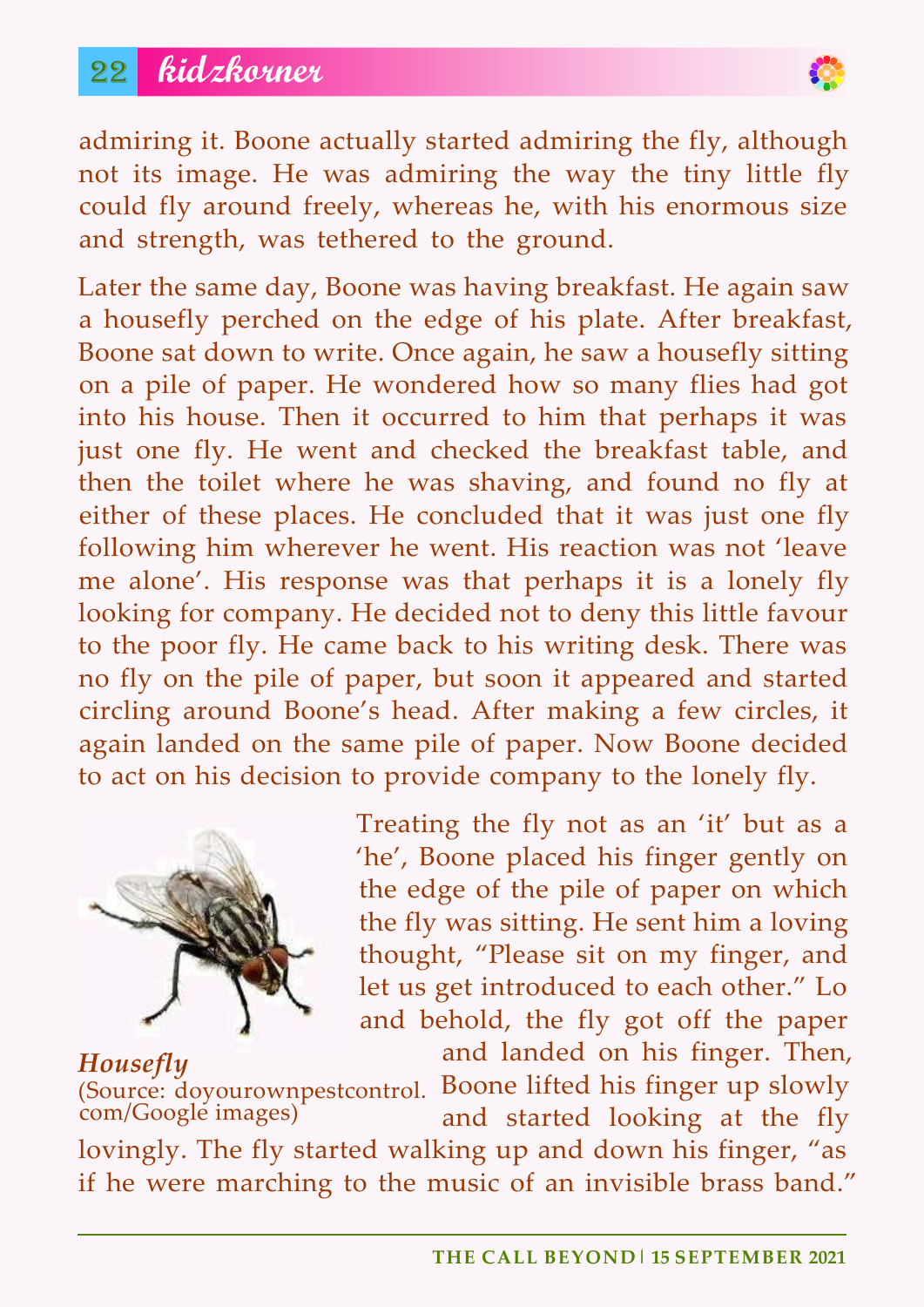### 23 **kidzkorner**



Then, the fly stopped parading and started rubbing his head with his tiny legs, and bobbed its head up and down. You might have seen flies doing that. Boone took it as the fly's way of thanking him for watching the parade. "Not to be outdone in good manners," Boone bowed politely back to the fly.

Then Boone tossed the fly gently into the air. The fly started circling around Boone's head. Then Boone lifted his finger and took it towards his head. As if the fly got the hint, it landed on his finger again. Boone once again tossed the fly into the air. The fly circled around Boone's head. Boone lifted his finger up. The fly came and sat on the finger. It turned into a game. Sit on the finger; get tossed into the air; sit on the finger; get tossed into the air; and so on, again and again. It might remind you of how sometimes parents play with their babies. They toss the baby up into the air, and then spread their arms to catch the baby. The baby enjoys both the flight and the free fall, because it trusts that the safety of the parent's arms would be there to return to. Now that the fly had the same confidence in Boone's finger as a baby has in its parent's lap, Boone tried to go one step further. When the fly was sitting on one of his fingers, he touched the fly with another finger. He tried to stroke the fly's wings gently. The fly showed no sign of fear. Boone now gave the fly a name, Freddie.

After the game began an experiment that went on day after day. Boone would call Freddie, sometimes vocally, and sometimes only mentally. Freddie responded to either of these invitations by turning up, no matter where in the house it was. Boone reveals that one thing he did was to erase from his mind all the epithets such as 'dirty', 'filthy' and 'obstinate' which human beings normally use for flies. He treated Freddie as an equal, as a friend, as a fellow being, and saw in him only his good qualities. One of the good qualities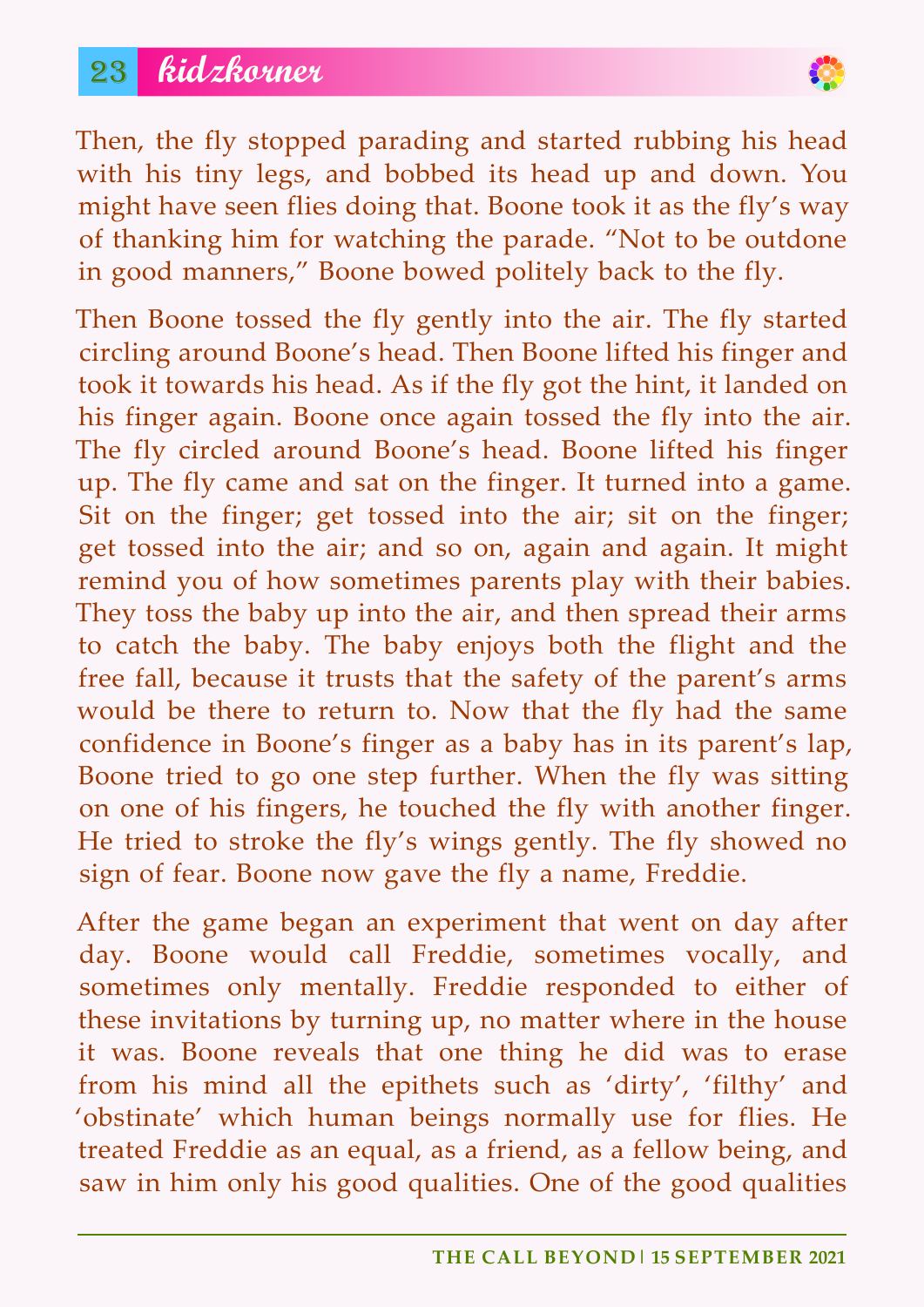

Boone discovered was that Freddie soon learnt to respect a rule that Boone tried to teach him: "Don't walk on my face." Freddie would keep walking up and down the edge of his collar, but not once would he walk on the face which was just a tiny step away. How he learnt to follow the rule without ever going to school, wondered Boone. Boone concluded that Freddie had an innate ability to know right from wrong. Did Freddie have a psychic being like we the humans?

Allen Boone and Freddie became constant companions. "Wherever I went in the house, Freddie would come along too and share as best he could in the activity, often riding on one of my shoulders, sometimes flying ahead of me doing acrobatics." The news of the Boone-Freddie relationship leaked out to Boone's friends; one can't be so sure about Freddie's friends! One of Boone's friends once turned up at his house late at night, just to verify the news. Boone told him that at night Freddie went to sleep. But his friend had to catch a flight early the next morning. The friend "begged and pleaded for just one look at Freddie. Finally, much against my better judgment, I agreed to try to produce him," says Boone. Boone felt like a magician who had a disbelieving audience of one. He sat in a chair, and started "sending silent emergency calls" to Freddie. Boone and his friend "waited, and waited, and waited. But no Freddie." Boone says, "Then just as I was about to call the whole thing off, a spark of highly animated life came speeding out of the darkness of the bedroom. It was Freddie. He began flying slow circles just above my eye level. … … Then I pointed a forefinger in his direction. Down he came, landing daintily and gracefully on the tip of the finger. … For a while I talked vocally across to Freddie, thanking him for coming…" Thanks to Freddie for not letting Boone down. The disbelieving friend could hardly believe what his eyes had just seen!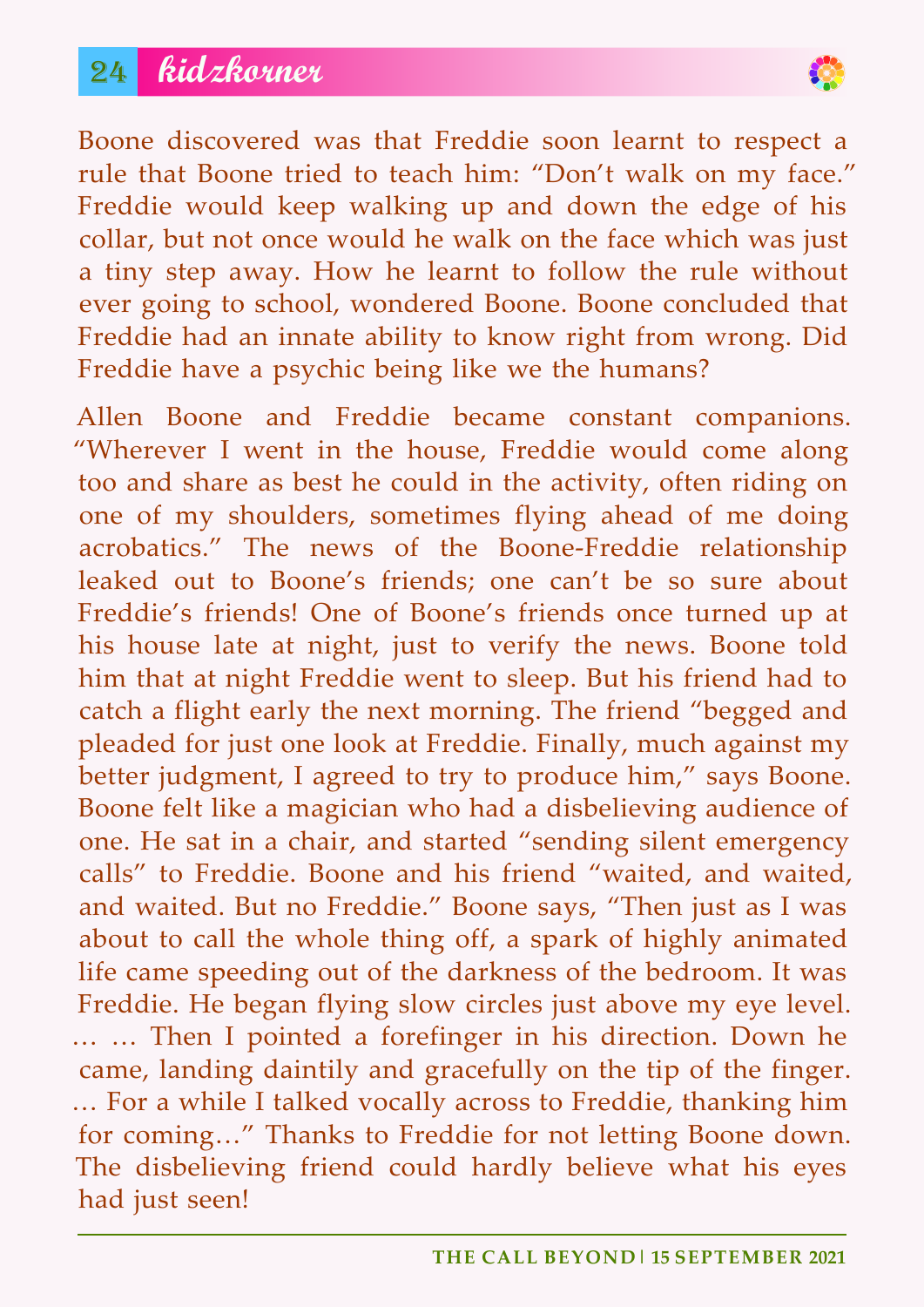### 25 **kidzkorner**



We shall continue this dialogue month after month. In the meantime, do two things. *First*, keep your ears open to the whispers of the intelligence hidden in all the plants and animals in your surroundings. *Secondly*, if you have any questions, please send an e-mail to callbeyond@aurobindoonline.in.

With love, CB

*(Based on Whispers of Nature. Edited by Vijay. Pondicherry: Sri Aurobindo Society, 1981, pp. 60-64.)*



*This world was not built with random bricks of chance Sri Aurobindo ('Savitri', SABCL Edition, p. 460)*

*In finite things the conscious Infinite dwells Sri Aurobindo ('Savitri', SABCL Edition, p. 658)*

*The supraphysical is as real as the physical; to know it is part of a complete knowledge.*

*Sri Aurobindo ('The Life Divine', SABCL Edition, p. 651)*

*There is a meaning in each curve and line Sri Aurobindo ('Savitri', SABCL Edition, p. 460)*

*Imperfect is the joy not shared by all. Sri Aurobindo ('Savitri', SABCL Edition, p. 687)*

*… to feel love and oneness is to live.*

*Sri Aurobindo ('Savitri', SABCL Edition, p. 724)*

*Each being reaps what he sows; from what he does he profits, for what he does he suffers.*

*Sri Aurobindo ('The Life Divine', SABCL Edition, p. 806)*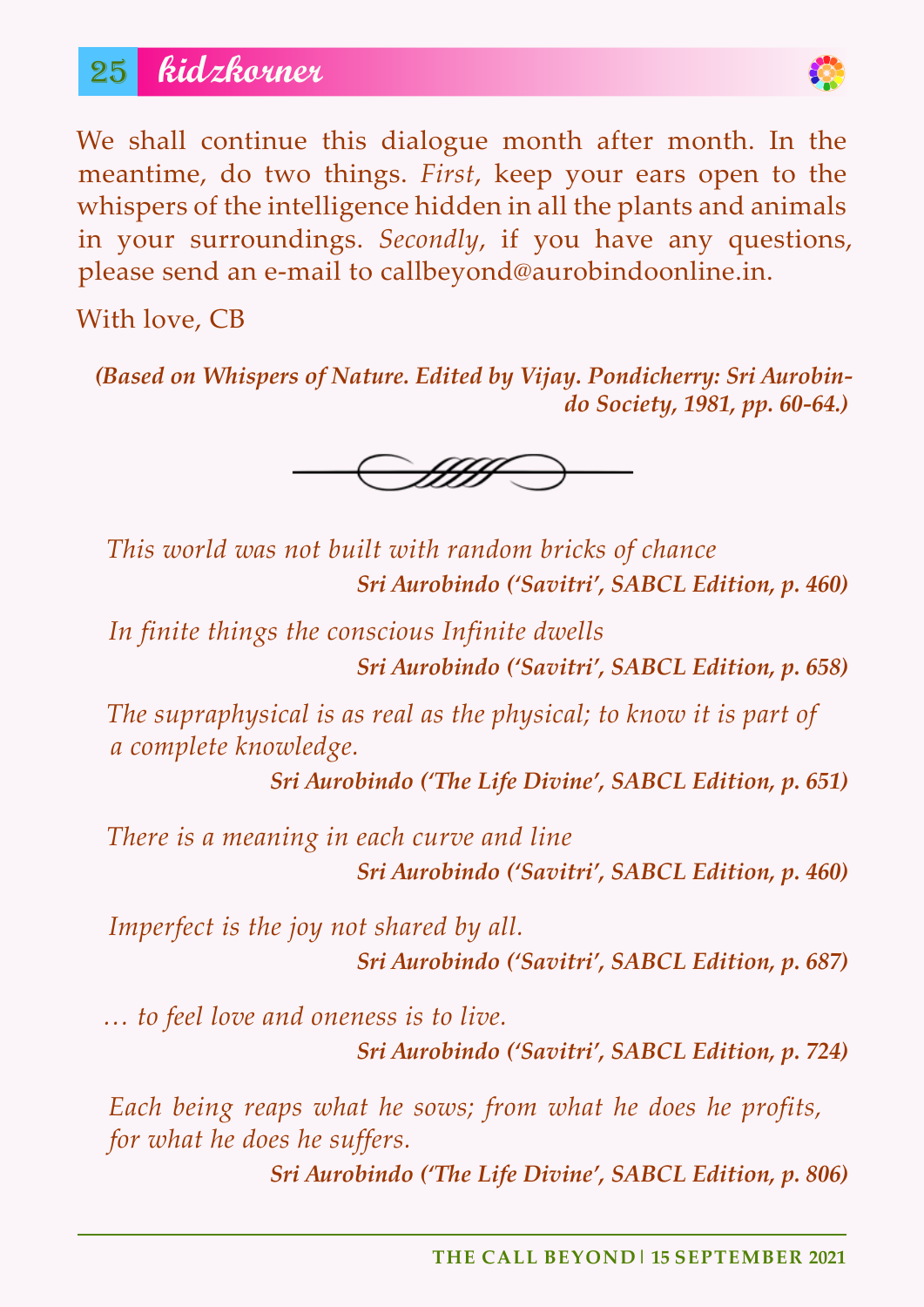### 26 **kidspeak**



*Children, with their simple and innocent minds, can come up with profound spiritual truths. Readers are encouraged to share any such utterances of children observed by them by sending them to callbeyond@aurobindoonline.in. Selected entries will be published after editing, if necessary, in the KIDSPEAK column of 'The Call Beyond'.*

### **The Mother Knows Best**

Ms. Monica Gulati has narrated the following bedtime conversation with her children, Chinmaya (Chin), 8, and Anand, 7:

We are praying to The Divine Mother for the wellbeing of the earth and everyone.

Health for everyone so that everyone can soon go down and play.

After a few moments of silence,

Chin: *maine to kuch aur hi pray kiya* (I prayed for something else)

Mum: *kya pray kiya aapne*, Chin? (What did you pray for, Chin)

Chin: I said, "Mother, please do what you think is the best."

Mum: That's a beautiful one, Chin. Isn't it, Anand? Let us all do this one!



*Man is the creator of himself; he is the creator also of his fate. Sri Aurobindo ('The Life Divine', SABCL Edition, p. 807)*

*Whether it seems good or evil to man's eyes, Only for good the secret Will can work.*

*Sri Aurobindo ('Savitri', SABCL Edition, p. 424)*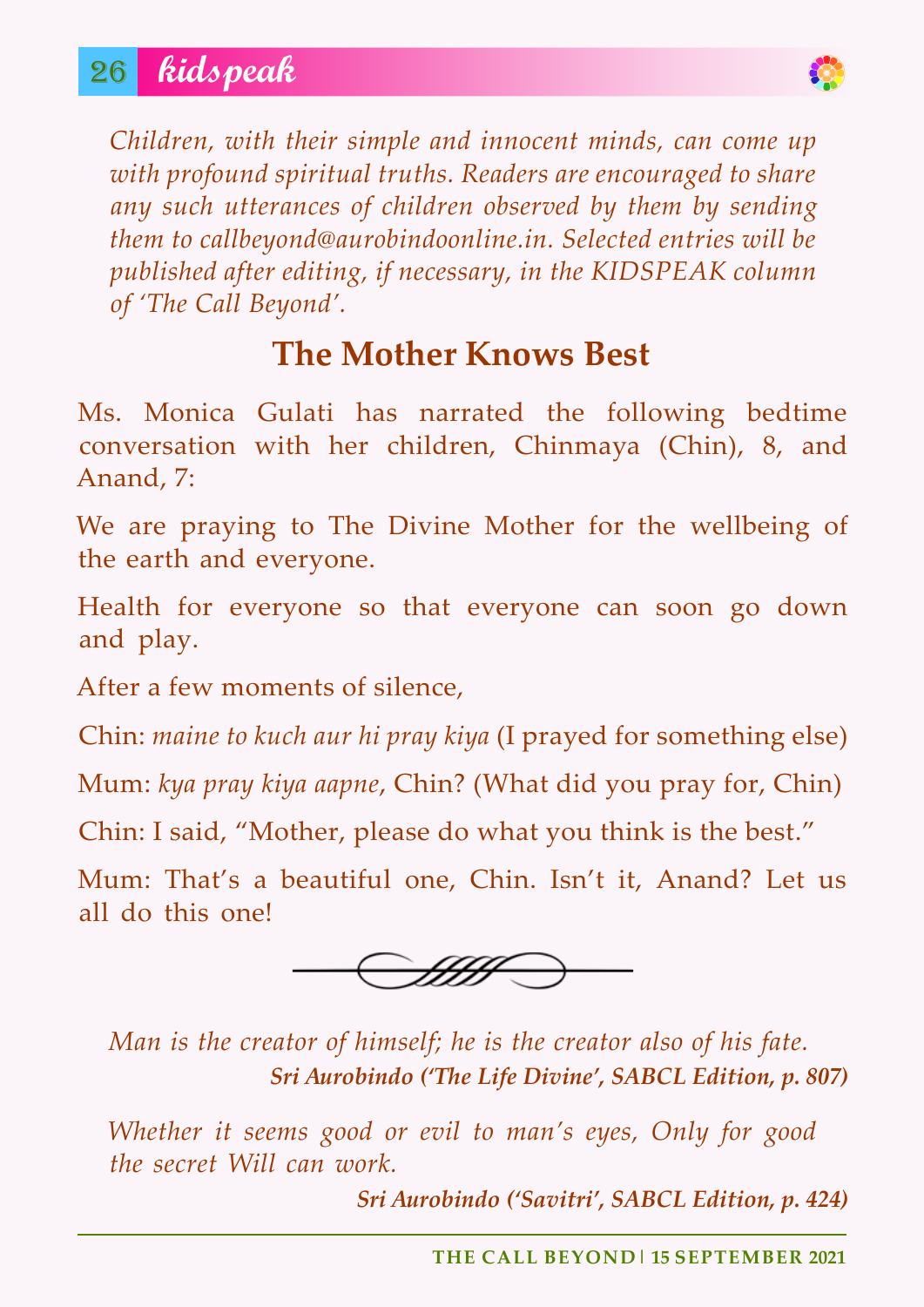### 27 **may i help you**



*In this column, we try to answer three types of questions: those related to spiritual quest ('aspiring high'); those related to psychological issues ('feeling low'); and those related to physical health ('frailties of the flesh'). It is needless to say that the identity of the person asking the question is kept confidential if the question is about a sensitive issue. The questions may be sent to callbeyond@aurobindoonline.in.*

### **Was It Right?**

#### *A child wants to know:*

Was it right that Ram sent Sita away to the forest just because of what a washerman said?

#### *Background*

The legend goes that after Ram had returned to Ayodhya after defeating Ravan and getting Sita back, and had settled down in his role as a king, a disturbing rumour started doing the rounds. It seems that a washerman in his kingdom had told his wife, whom he suspected of infidelity, that he was going to turn her out of the house. He had added that he was not like Ram to keep a wife after she had spent so much time in the house of another man (Ravan). When this rumour reached Ram, he decided to send Sita, who was then pregnant, out of the house, notwithstanding the fact that she had gone through a test of purity (*agni pariksha*, or the fire test).

#### *Answer*

What is right and what is wrong can be looked at from different angles. While it would be wrong on the part of an ordinary person to take a decision like this on the basis of what somebody else is saying, the same may not apply to a king. This is embodied in the concept of *swadharma*, or a person's personal code of right and wrong, which is partly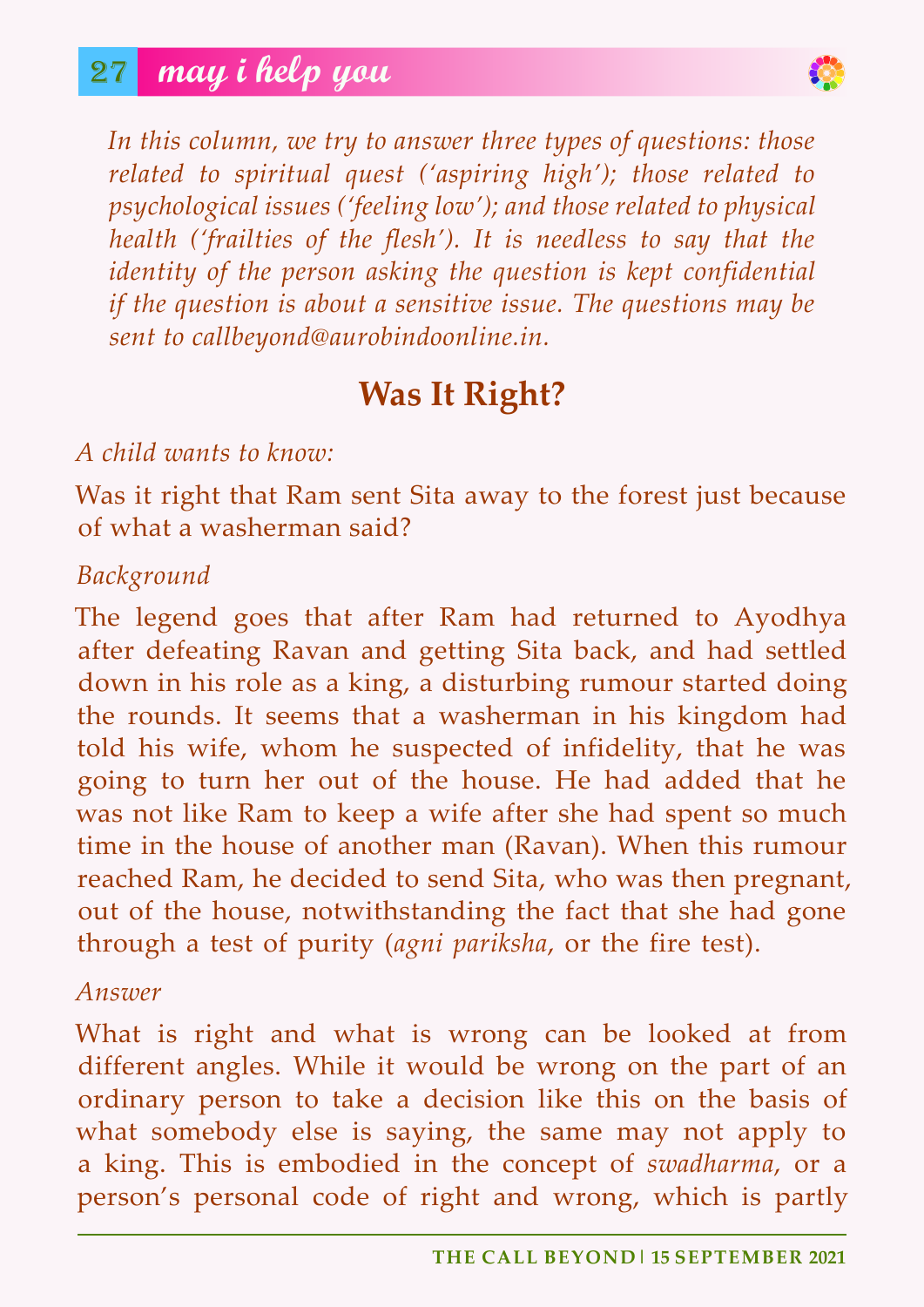### 28 **may i help you**



determined by the position that the person holds. A king is expected to be responsive to the voice of the people. That is also a part of his *swadharma*. Therefore, Ram thought that he should respond to the voice of the washerman.

It may be argued whether Ram should have responded even to this unreasonable allegation. It may also be argued whether it is right on the part of a husband to turn out his wife on mere suspicion of infidelity. It may be asserted that even if the wife has been unfaithful but is now remorseful, forgiving her would be more of a spiritual act than turning her out. But the basic principle that a ruler has a *swadharma* that is quite different from that of an ordinary man cannot be questioned.



*The chief aim of education should be to help the growing soul to draw out that in itself which is best and make it perfect for a noble use.*

*Sri Aurobindo*

*… even a highest and completest education of the mind is not enough without the education of the body.*

*Sri Aurobindo*

The first rule of moral training is to suggest and invite, not *command or impose.* 

*Sri Aurobindo ((Sri Aurobindo and the Mother on Education, 1956,p. 29)*

*There is a purpose in each stumble and fall; Nature's most careless lolling is a pose Preparing some forward step, some deep result. Sri Aurobindo ('Savitri', SABCL Edition, p. 658)*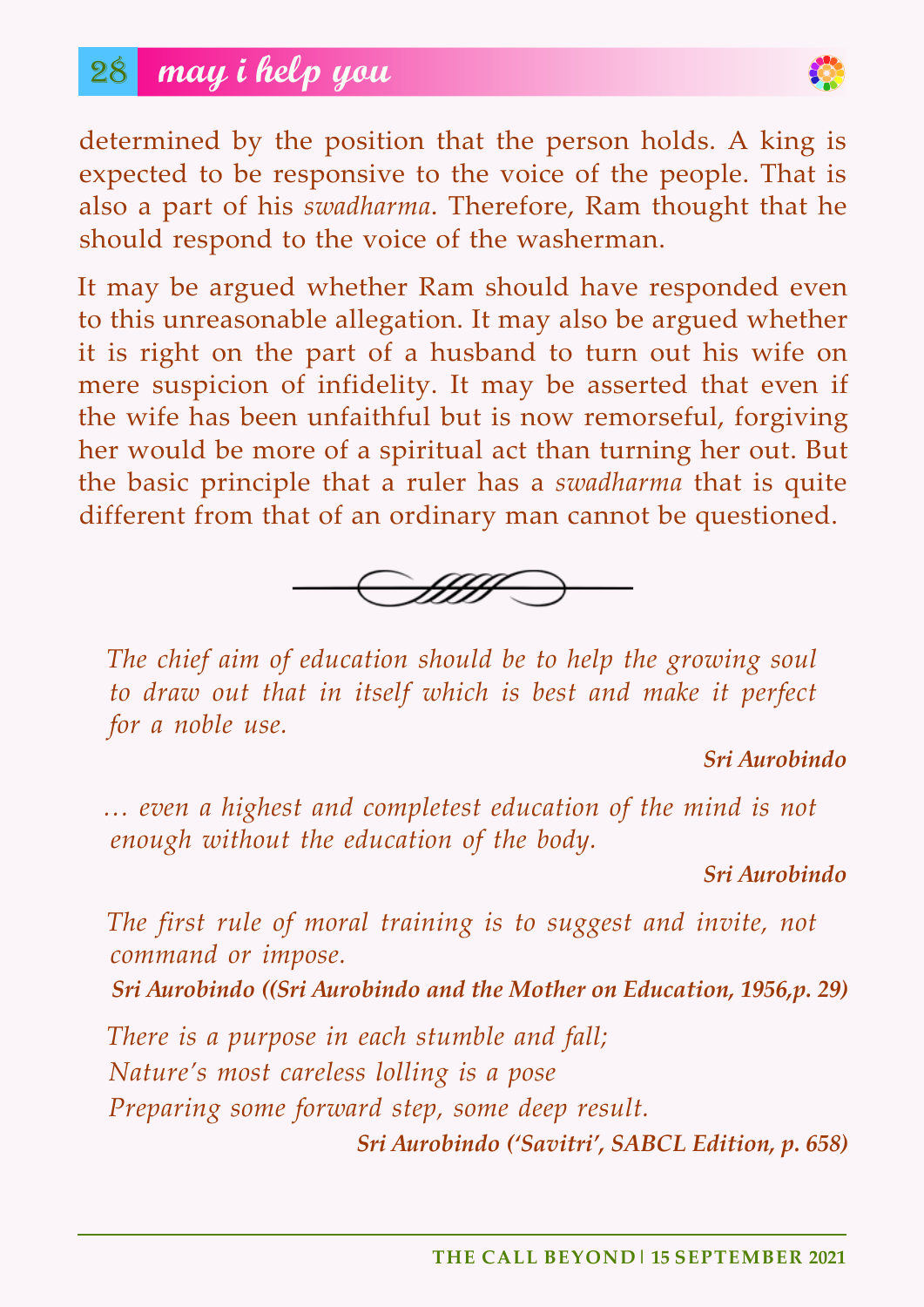

## **Feedback and Encouraging Words**

### **Feedback on an article**

Dear Dr. Bijlani,

Just 'heard' from you again as I was reading the day's newspaper. Your column in the Speaking Tree truly fulfilled my 'great expectations' of your writing. Your ability to deliver a timeless truth through a timely anecdote, laced with inimitable wit and wisdom is so refreshing. Thank you for continuing to share with all of us.

As one of your delighted and proud readers, yours lovingly I remain,

*Vinay (Simha, Dr.) Mayo Clinic, Rochester MN, USA (in an e-mail dated 7 August 2021)*

*Editor's Note: The reference is to an article titled 'Great Expectations' in the Speaking Tree column of The Times of India, 6 August 2021. The article is available on https://www.speakingtree.in/article/greatexpectations-785478*

### **Feedback on a youTube Video**

Hi Dr. Ramesh,

I watched your video "A Brief & Impartial Look at Hinduism." I enjoyed the lessons. There was very good practical religiocultural and spiritual information that is helpful to the seeker. You got a thumbs up from me. :) Keegan (Pavlik) Milwaukee WI, USA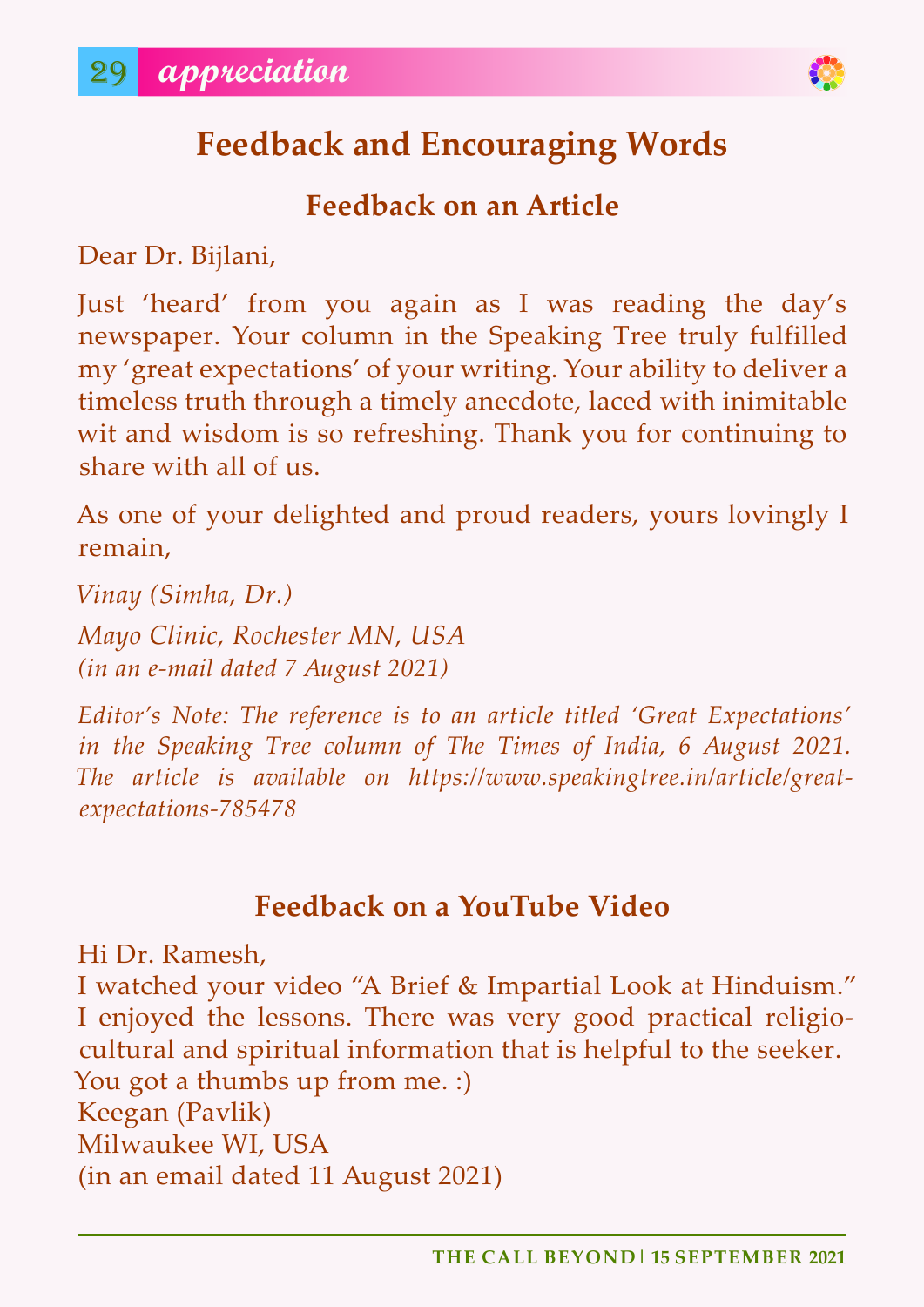

Ramesh Ji,

"A Brief & Impartial Look at Hinduism" is a very nice, precise and compacted session. Loved it.

*Suresh (Thankavel)*

*Brookfield WI, USA*

*(in an email dated 12 August 2021)*

*Editor's Note: The video "A Brief & Impartial Look at Hinduism" is available on the Ashram's YouTube channel. Link: https://www.youtube. com/watch?v=Im9Co4Q6l3Q*

### **Feedback on the Darshan Day Program**

Respected Tara Didi & Dear Ashram Family,

Warm Greetings!

Grateful thanks to every member of the Family, for organising such a beautiful celebration.

Guru Shantanu Bhattacharya ji's divine renditions were such a blessing showered upon us. Shantanu ji's voice, when he sang the mesmerising song, Rajatu Rajatu ..., transported me back to the time when we participated in his Music camp in Nainital, to commemorate 100 years of the Uttarpara Speech. There, too, this song was a very special part of the performance that evening. With love and gratitude,

*Shivani*

*(in an e-mail dated 15 August 2021)*

*Editor's note: The devotional song 'Rajatu Rajatu' is available on the Ashram's YouTube channel. Link: https://www.youtube.com/watch?v=Uth IWTsuMj8&list=PLbJ59iL6vu-UbfXD7PxUAHZIkzBKnd1bJ&index=15*

*The Darshan Day musical offering 'Homage to Sri Aurobindo' may be viewed on https://www.youtube.com/watch?v=eSnA3FfaoNo*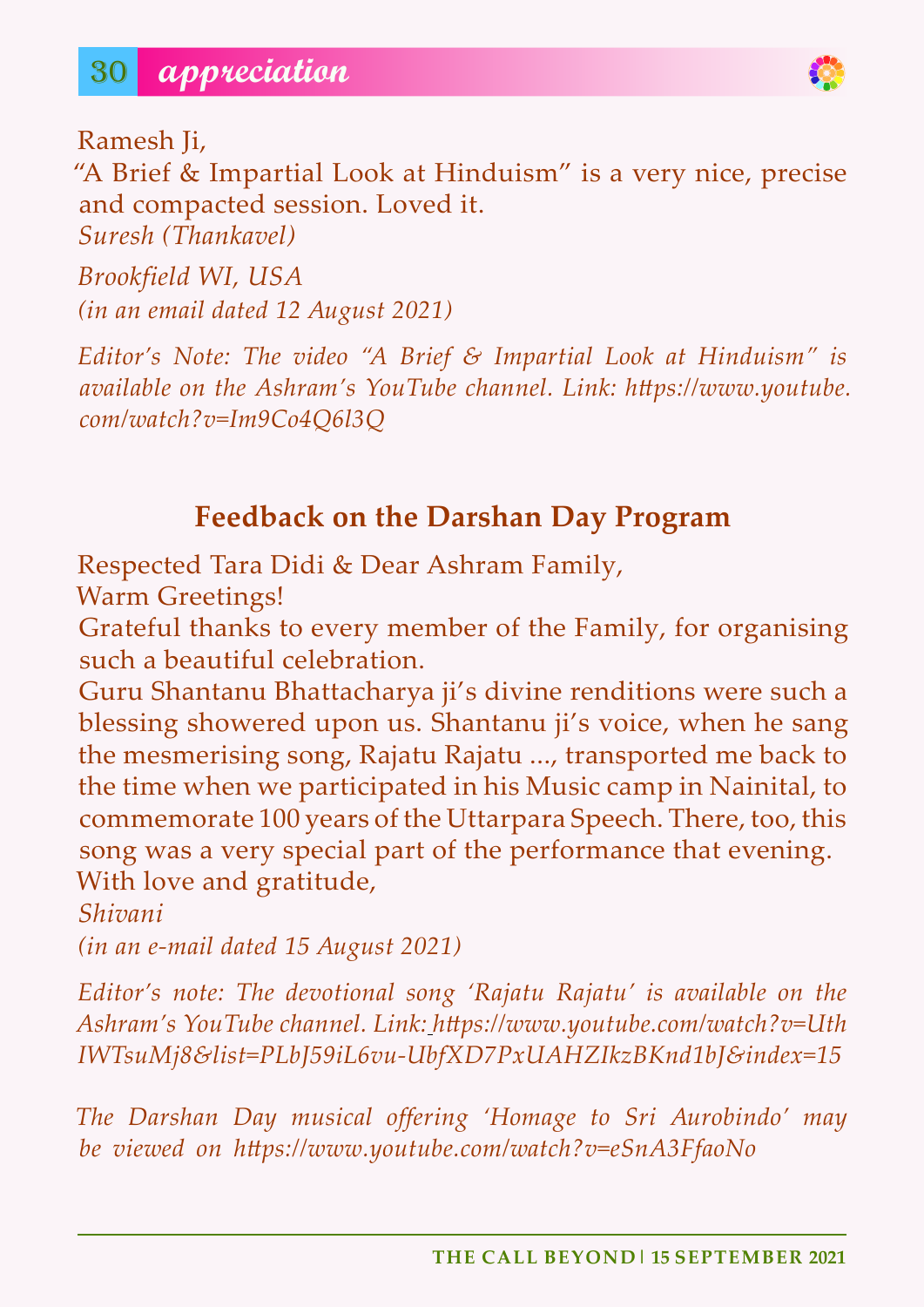

### **Contact us**

Our quarterly magazine in Hindi, *Sri Aravind Karmadhara*, is also available on-line now, and may be viewed on our website www.sriaurobindoashram.net.

For a free subscription to *Sri Aravind Karmadhara,* please send an e-mail to sakarmdhara@gmail.com

To get *The Call Beyond* online regularly, month after month, please send an e-mail to: callbeyond@aurobindoonline.in

To learn about the recent and forthcoming activities through the Ashram's e-magazine, *Realization*, send an email to: callbeyond@aurobindoonline.in

Please follow a simple two-step process:

- 1. Subject: Subscribe
- 2. Click on Send

If you subscribe either to *Realization*, or to *The Call Beyond*, you will start receiving, month after month, both the magazines.

For information about Auro-Mira Service Society and the Kechla project, please visit the website www.auromira.in

Get in touch with Sri Aurobindo Ashram – Delhi Branch on:

**our website:** www.sriaurobindoashram.net

**youTube:** https://youtube.com/sriaurobindoashramdelhibranch

**Facebook:** http://facebook.com/sriaurobindoashramdelhibranch

**Instagram:** https://www.instagram.com/sriaurobindoashramdelhibranch

**Twitter:** https://twitter.com/saadelhibranch